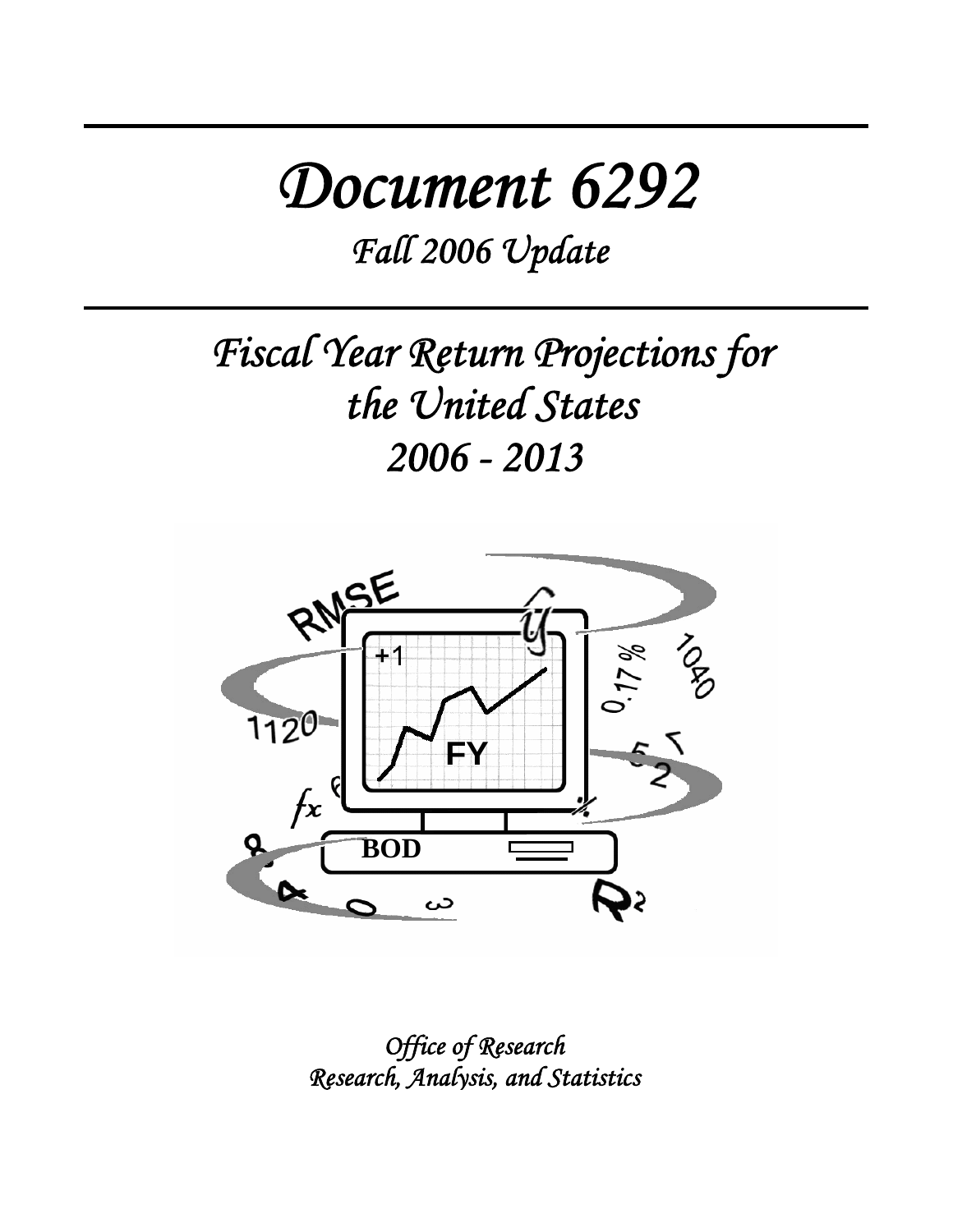**Document 6292 (revised 9-2006) is produced by the IRS Office of Research, within the Research, Analysis, and Statistics organization.** 

#### **Janice M. Hedemann**

Director, Office of Research

#### **Michelle Chu**

Acting Chief, Projections and Forecasting Group

#### **Questions or comments regarding these return forecasts or related matters can be directed to the corresponding staff member listed below.**

| Corporation                                                                                                    | <b>Terry Manzi</b>                       | (202) 874-1083                   |
|----------------------------------------------------------------------------------------------------------------|------------------------------------------|----------------------------------|
| Partnership, Fiduciary, Estate, Gift and<br>Excise                                                             | <b>Taukir Hussain</b>                    | (202) 874-0585                   |
| Employment, Exempt Organization,<br>Political Organizations, Employee Plans,<br><b>Government Entity/Bonds</b> | <b>Jeff Matsuo</b>                       | (202) 874-0601                   |
| Business and Individual e-file                                                                                 | <b>Michelle Chu</b><br><b>Katy Yeh</b>   | (202) 874-0593<br>(202) 874-0110 |
| Individual (Income Tax, Estimated Tax,<br><b>Extensions and Amended)</b>                                       | <b>Andre Palmer</b><br><b>Eric Henry</b> | (202) 874-0588<br>(202) 874-0965 |
| <b>Other Comments or Questions</b>                                                                             | <b>Michelle Chu</b>                      | (202) 874-0593                   |

#### **Forecasts Available Electronically**

Forecasts from the most recent edition of this publication are also available on the IRS's web site. From the *www.irs.gov* website, select the "Tax Stats" link, then "Products and Publications", and then "Projections" (under the Publications heading). IRS employees can also access this projection product on the IRWeb intranet site by selecting the "Commissioner" link, followed by "Research, Analysis and Statistics", then "Publications", and then "Projections and Forecasting documents."

#### **Distribution**

If you are an IRS employee and would like to receive a printed copy of this document on a continual basis, please contact your local IMDDS coordinator and obtain the appropriate protocol for inclusion on the distribution list. All non-IRS customers, and IRS customers uncertain of their local IMDDS coordinator, can contact the Acting Chief, Projections and Forecasting Group on (202) 874-0593.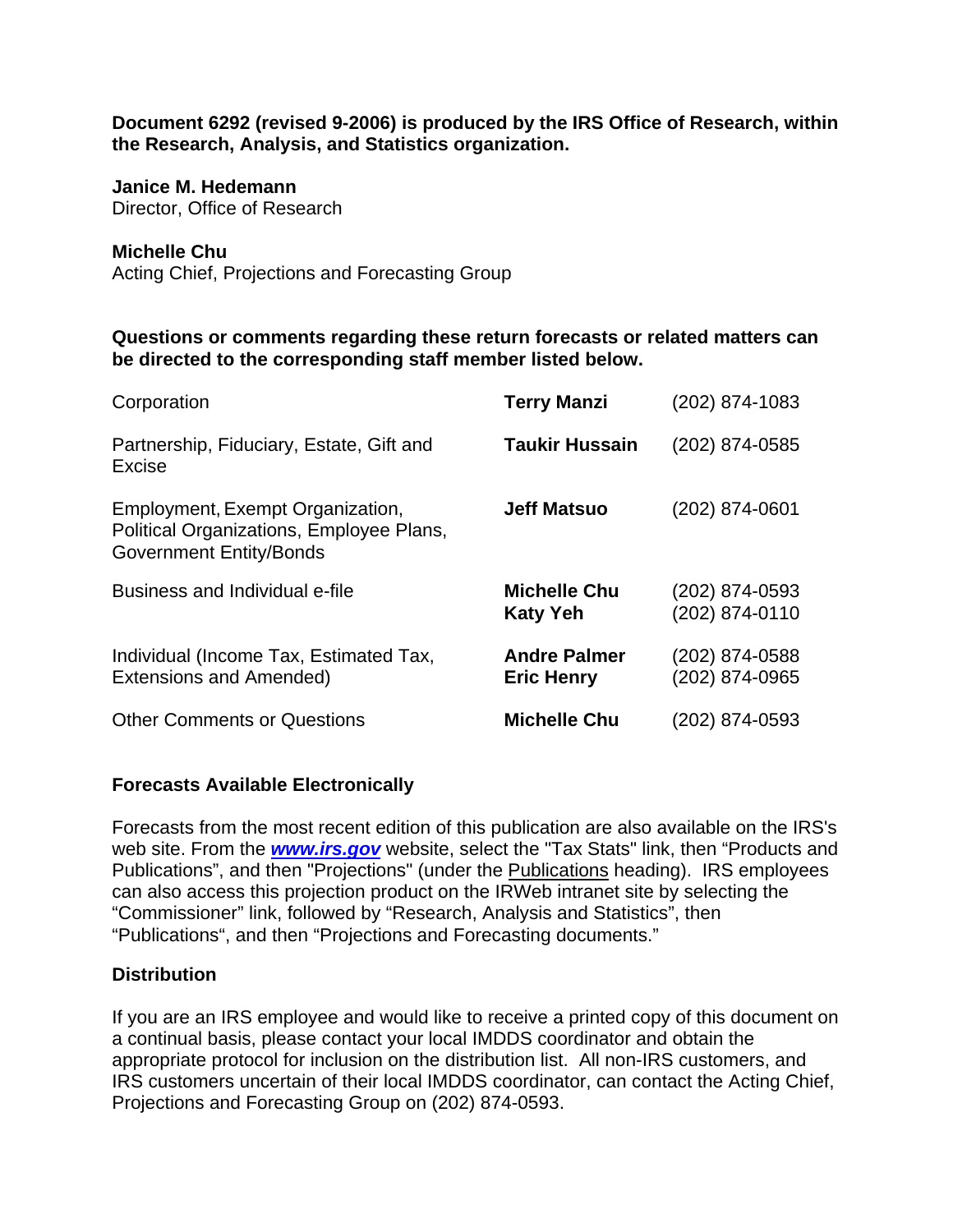## **Fiscal Year Return Projections for the United States**: **2006 – 2013**

Document 6292 Fall 2006 Update

Suggested Citation

Internal Revenue Service Research, Analysis and Statistics Office of Research Fiscal Year Return Projections for the United States:  $2006 - 2013$ Document 6292 (Rev. 9-2006) Washington, D.C. 20224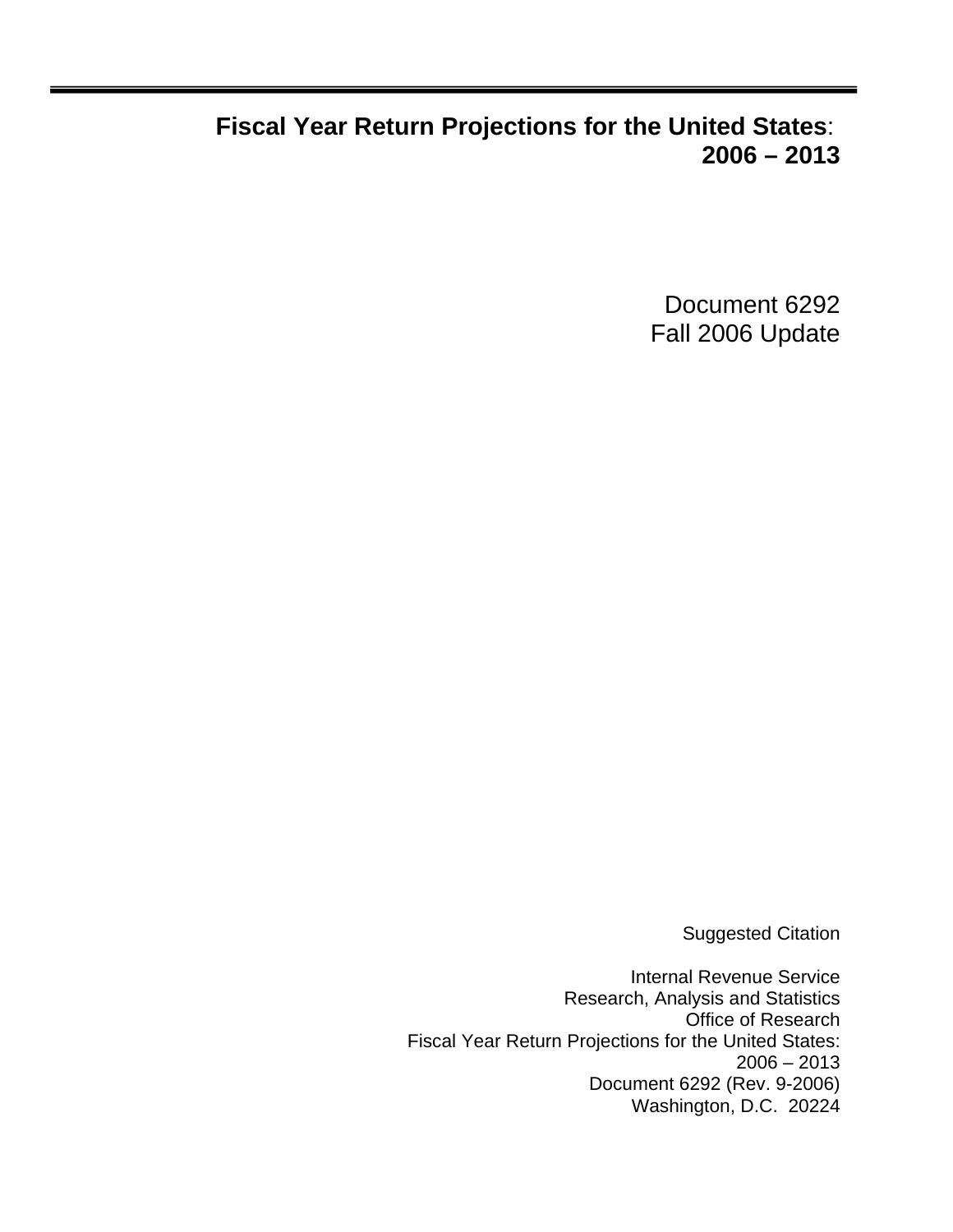### **Table of Contents** (Fall 2006)

|                                                           | <b>Inside Front Cover</b> |
|-----------------------------------------------------------|---------------------------|
|                                                           |                           |
|                                                           | 1                         |
|                                                           | $\mathbf 1$               |
|                                                           | $\overline{2}$            |
|                                                           | 5                         |
|                                                           | 6                         |
| Table 1. Fiscal Year Projections of the Number of Returns | $\overline{7}$            |
| Table 2. Selected Fiscal Year Return Filing Estimates by  | 9                         |
| Table 3. Accuracy Measures for U.S. Forecasts of Major    | 10                        |
|                                                           | 11                        |
|                                                           | <b>Inside Back Cover</b>  |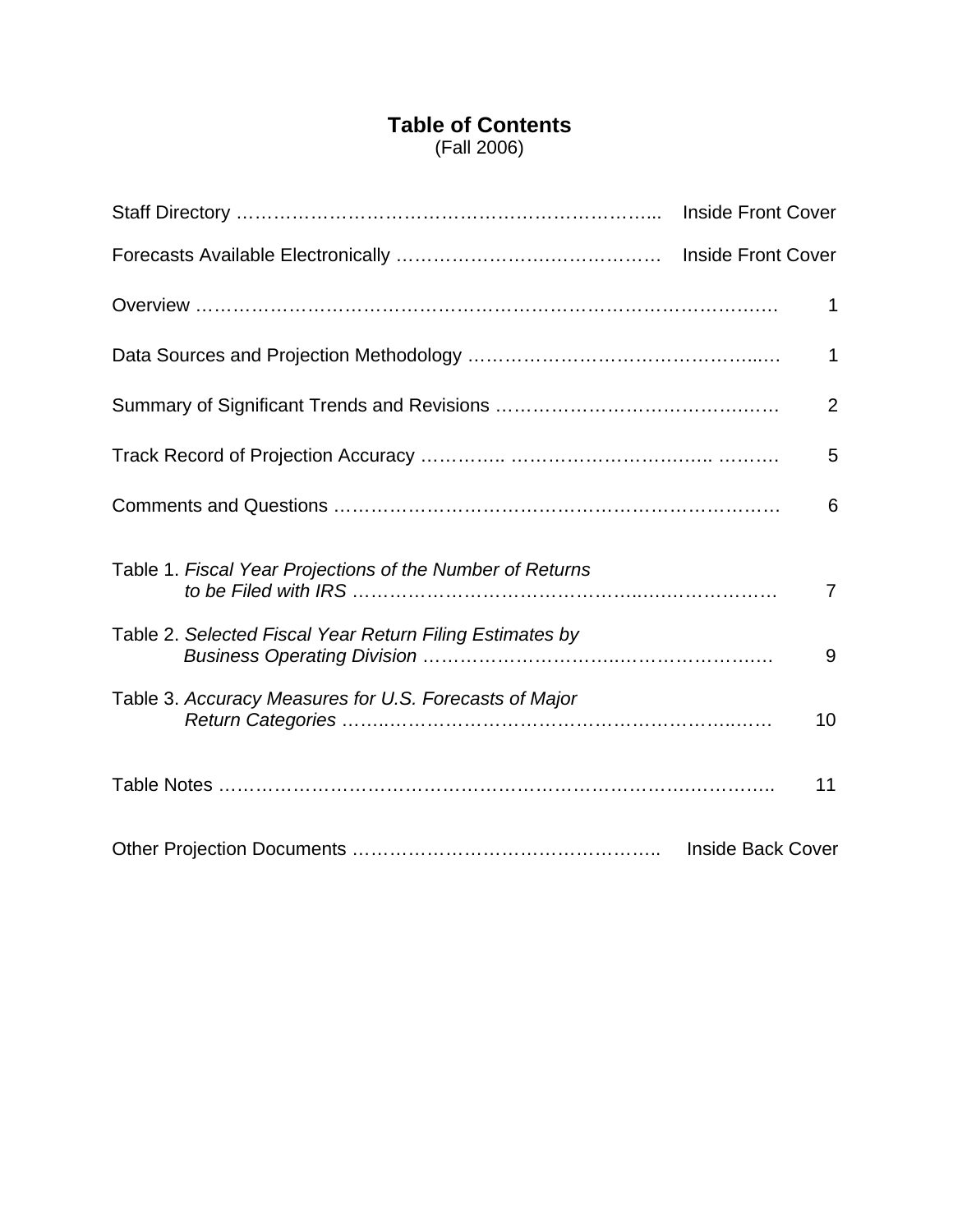#### **Overview**

The following fall 2006 edition of IRS Document 6292 provides the most recent revisions to the U.S. level projections of tax returns to be filed for fiscal years (FY) 2006 through 2013 by the major return categories, including selected detail by IRS business operating divisions. Office of Research staff, within the IRS Research, Analysis, and Statistics organization prepare these projections semi-annually in order to incorporate changes in filing patterns, economic and demographic trends, legislative requirements, and IRS administrative processes. These forecasts provide a basis for IRS workload estimates and resource requirements contained in IRS budget submissions and other resource planning and analysis. The projections in this document are based on the information available as of early August 2006, including enacted tax law changes and confirmed administrative plans. Legislative or administrative initiatives under consideration are generally not used to adjust the projections due to the uncertain nature of their eventual outcome. As a result, the projections of electronically filed (efile) returns contained in this publication are not goals, per se, and should not be interpreted as precluding an alternate e-file future.

#### **Data Sources and Projection Methodology**

The reported actual values of returns filed in FY 2005 are based on returns processed and recorded on the IRS master files. These values are mostly obtained by the same master file reporting systems as those used in the Internal Revenue Service Data Book (Publication 55B) for that processing year. In cases where master file return counts were not available, tallies of actual filings were supplied by program staff in the IRS operating divisions, generally from data capture systems located in the IRS processing campuses.

Depending on the properties and characteristics of each filing category, the forecasting methods were selected to capture and extrapolate historical filing trends in Document 6292. In general, the projections are computed for the calendar year of filing and converted to the corresponding fiscal year based on the historical quarterly filing experience. The resulting outcome is applications of statistical models such as regression models, time series techniques, growth rates and historical ratio methods. The projection method used depends on the form type, the availability of historical data, and applicability of relevant economic and demographic forecasts. Primary principles used throughout the document are time series extrapolation methods such as trended exponential smoothing approaches. However, some return forecasts are based on regression models which incorporate key economic and demographic input variables provided by Global Insight, Inc. Customers interested in obtaining more detail on forecasting methodologies are welcome to contact the respective staff member listed on the inside front cover.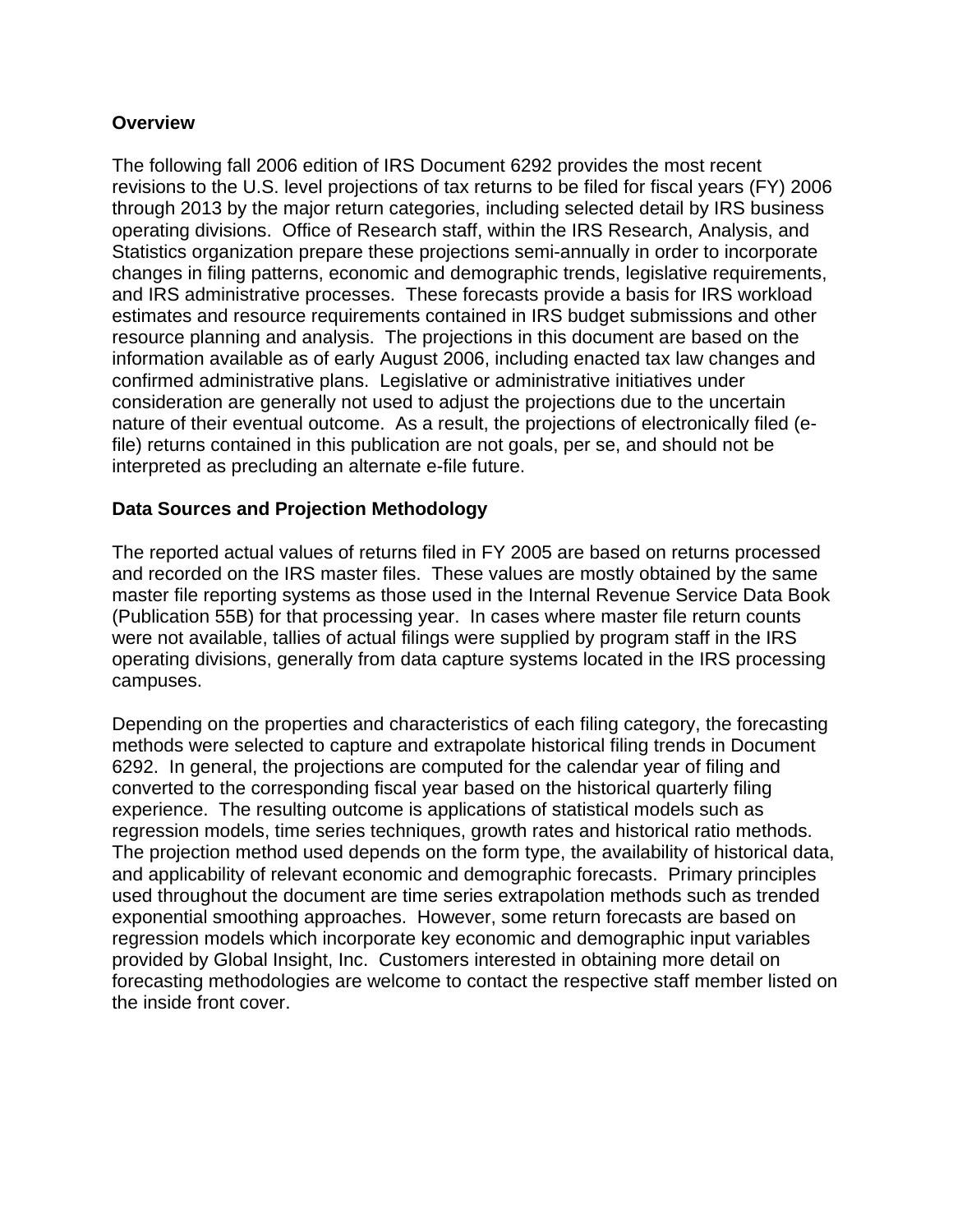#### **Summary of Significant Trends and Revisions**

A summary of the major trends and other significant factors embedded in the return forecasts for this edition of Document 6292 are noted below.

#### E-file Mandates

In January 2005, IRS released regulations that imposed e-file mandates for some large corporations and tax-exempt organizations whose assets exceed certain thresholds. However, these e-file mandates only apply to those corporation and tax-exempt entities that file at least 250. The mandates required corporations with total assets of at least \$50 million to e-file their Forms 1120/1120S income tax returns starting on January 1, 2006. This requirement is expanded to corporations with at least \$10 million in assets beginning in 2007. In total, approximately 13,000 and 30,000 Forms 1120/1120S filers are projected to fall under the e-file mandates in 2006 and 2007, respectively.

Similarly, tax-exempt organizations with \$100 million or more in total assets that file at least 250 returns were required to file their Forms 990 electronically starting on January 1, 2006, with the threshold lowered to \$10 million in 2007. These e-file mandates are expected to impact an estimated 1,700 Form 990 filers in 2006 and approximately 10,000 filers in 2007. Also impacted, beginning in calendar year 2007, are private foundations and charitable trusts which will be required to file their Forms 990/PF electronically, regardless of their asset sizes, if they file at least 250 tax returns. However, less than 100 filers of Form 990PF are likely to be impacted by the mandate. Corresponding adjustments have been made to the e-file forecasts for Forms 1120, 1120S, 990 and 990PF in this edition of Document 6292 to account for the impact of these mandates.

Cessation of the IRS TeleFile Programs

On August 16, 2005, IRS officially discontinued the TeleFile programs for Forms 1040EZ, 4868 and 941. The actual fiscal year 2005 data shown in this update of Document 6292 represent the final year of published TeleFile data.

#### Elimination of Form 2688

IRS implemented new regulations this filing year (2006) that had the de facto effect of eliminating filings of Form 2688 (*Application for Additional Extension of Time to File U.S. Individual Income Tax Return*). In previous years, Forms 4868 (i.e., the "first extension") provided a four-month grace period, while Forms 2688 (i.e., the "second extension") supplied an additional two-month extension. The new regulations provided taxpayers an automatic six-month extension to file individual returns, if they file a Form 4868 (*Application for Automatic Extension of Time to File a U.S. Income Tax Return*). The effects of these two forms are combined into a single six-month automatic extension via Form 4868.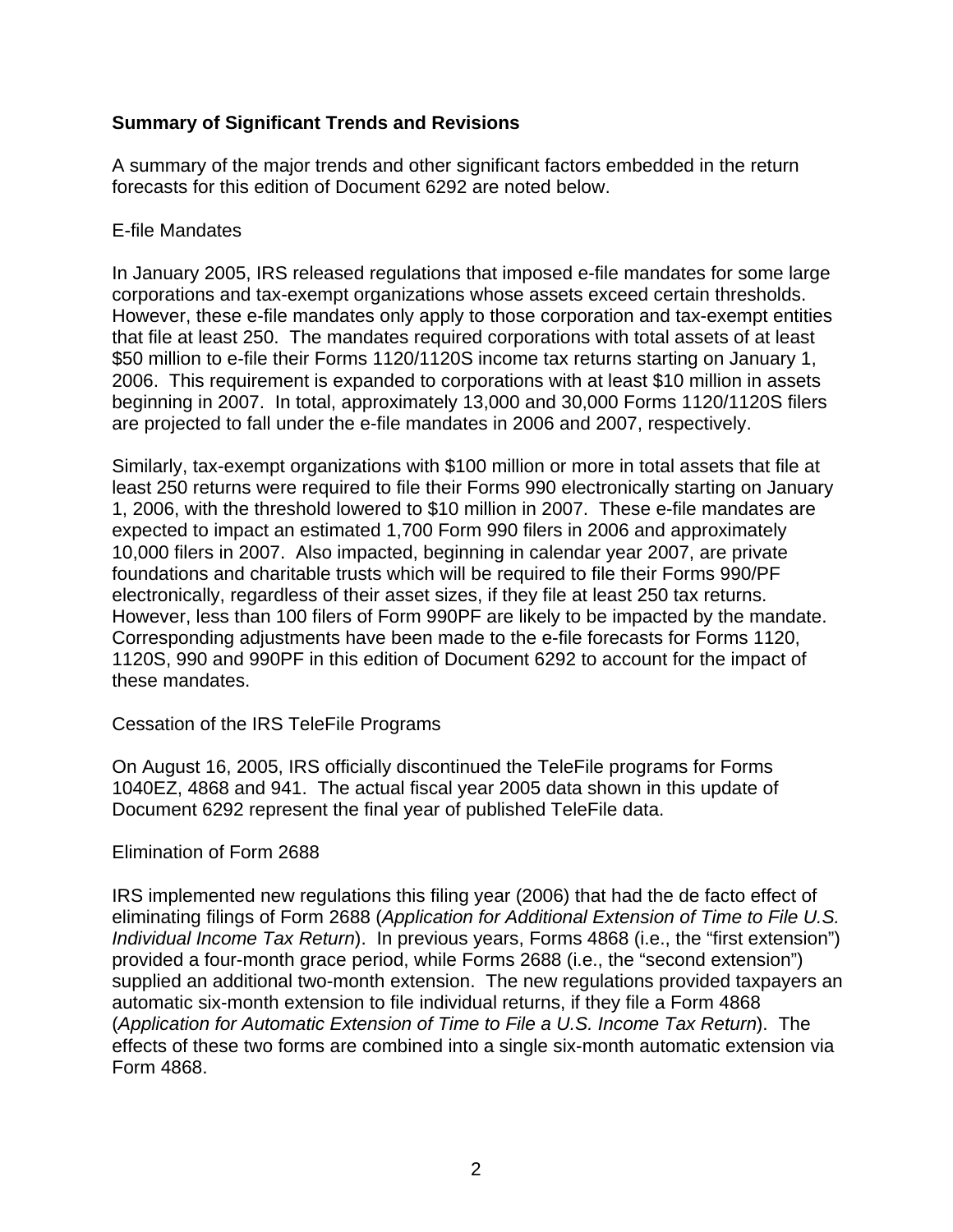#### Expansion of Form 7004

The projections in this publication reflect the expanded scope of Form 7004, which was only used previously to request an extension to file a corporation income tax (Form 1120 series) return. Form 7004 will now be used to file extensions for partnership (Form 1065) and fiduciary (Form 1041) returns. Year to date volumes indicate a lower FY 2006 estimate from the spring update. However, one forecast horizon for FY 2007 and on continues to reflect a substantial increase.

#### Excise E-file Estimates

The American Jobs Creation Act of 2004 includes a mandate requiring Form 2290 (*Heavy Highway Vehicle Use Tax Return*) filers reporting 25 or more trucks to e-file beginning in July 2005. Although the implementation date for the e-file system was initially delayed, the IRS is scheduled to provide e-filing capabilities starting in August 2007. Once the system is in place, Forms 2290, as well as Forms 720 (*Quarterly Federal Excise Tax Return*), can be electronically filed. This edition of Document 6292 includes forecasts of excise returns based on the latest confirmed implementation date.

#### Changes in Estate Tax

The Economic Growth and Tax Relief Reconciliation Act of 2001 had a significant impact on estate tax law. The tax relief act reduced estate tax liability by raising the allowable exempt amount of taxable estates and by lowering the maximum tax rate for calendar years 2002 through 2009. Under current law, the estate tax will be repealed for deaths occurring in 2010 only. In 2011, the estate tax law will then revert to the law in place before June 7, 2001. The effects of the 2001 tax law account for the unique trend in estate tax return filings over the forecast horizon covered in this document.

#### New Form 944

In an effort to reduce taxpayer burden on small businesses, IRS plans to offer Form 944 (*Employer's Annual Federal Tax Return*), which is an annualized version of Form 941 (*Employer's Quarterly Federal Tax Return*), starting in January 2007. Form 944 will be available to business filers with annual employment tax liability of \$1,000 or less. Instead of filing quarterly Forms 941, eligible taxpayers will file Form 944 once a year. Consequently, as qualified taxpayers switch to filing Form 944, return volumes of Form 941 will drop, beginning in mid-FY 2006. Around 900,000 taxpayers are expected to transition to Form 944 in its first year. As a result, this edition of Document 6292 includes forecasts of the new Form 944, as well as the associated downward impact on Form 941 return volumes for both e-file and paper components.

#### Employee Plans Returns

Forms 5500 is a multi-agency Information Return filed to satisfy reporting requirements to Internal Revenue Service, Department of Labor (DOL), and Pension Benefit Guaranty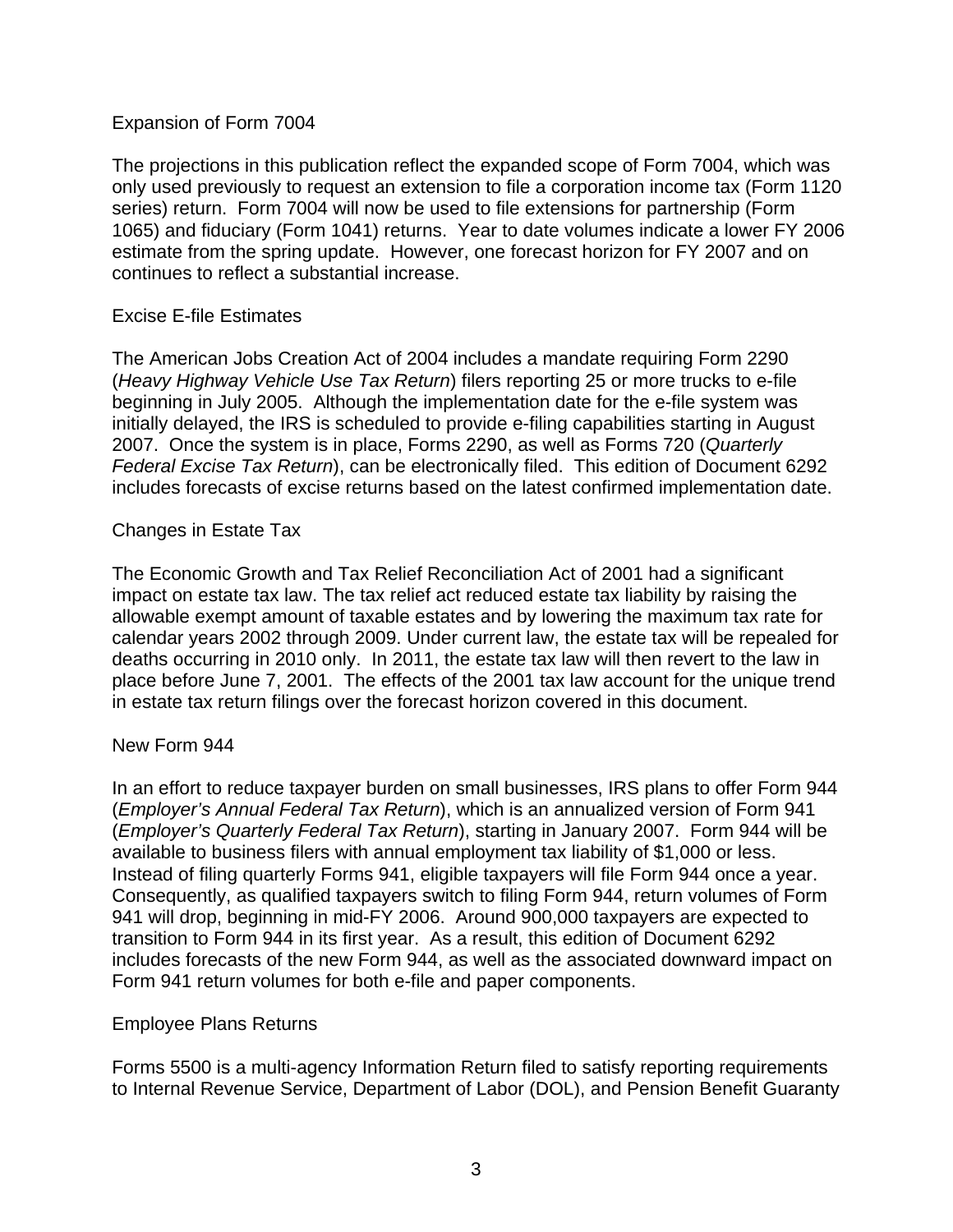Corporation. Form 5500EZ is an IRS return created to ease filer burden for oneparticipant plans. The Form 5500 series has been processed by the Department of Labor since calendar year 2000. However, the DOL is creating a system to support the electronic filing mandate for Form 5500 returns satisfying the reporting requirements under Title I of ERISA. Since some of the IRS data needed falls outside the scope of Title I, the IRS will regain responsibility for processing portions of the Form 5500 data in the future. More specifically, Form 5500EZ and Schedule SSA returns will be processed in IRS starting in calendar year 2009. In support of IRS Tax Exempt/Government Entities (TE/GE) Division's resource planning needs, this update of Document 6292 includes projected total Forms 5500 and 5500EZ volumes (Table 2, *Selected Fiscal Year Return Filing Estimates by Business Operating Division*). Additional EP returns projections will be included in future documents.

The 2005 actual EP volume reflects a count of all returns posted to the Employee Plan Master File, including welfare benefit plan returns. However, the projected EP returns are based on historical data from the 208-18-10 Report and exclude welfare benefit plans. This provides a more accurate count of the number of Forms 5500 and 5500EZ.

Fiduciary (Form 1041) Returns

In January 2006, IRS released final regulations modifying the reporting requirements for Widely Held Fixed Investment Trusts (WHFITs). The regulation changes reporting requirements for Form 1041 filers, specifically, for non-mortgage widely held fixed investment trusts. In effect, a significant number of previous fiduciary Form 1041 filers will instead file an Information Reporting document (form to be determined). The regulation is estimated to result in a decrease of approximately 800,000 Form 1041 returns, mostly e-filed returns, starting in processing year 2008.

Form 1041-A

The fall update of this document includes projections of Form 1041-A (U.S. Information Return Trust Accumulation of Charitable Amounts). Form 1041-A is mostly filed by Form 990T filers and is closely related to Form 5227. The projections are listed below the exempt organization forms and will be included in future editions of Document 6292 only.

#### Trend in Grand Total Return Filings

As presented in Table 1, grand total return filings are expected to reach 229.9 million in fiscal year 2006, a growth of almost two percent over FY 2005. In contrast, grand total filings for FY 2007 are expected to increase less than two percent from FY 2006 to 233.9 million returns. However, the small growth in grand total filings in 2007 is a net effect that masks some rather dramatic shifts among selected return volumes. In particular, and for reasons highlighted in the preceding narrative, volumes of Form 941 are projected to drop noticeably in 2006. Meanwhile, filings of Forms 7004 are expected to increase by over 40% in FY 2006. After FY 2007, grand total return filings are projected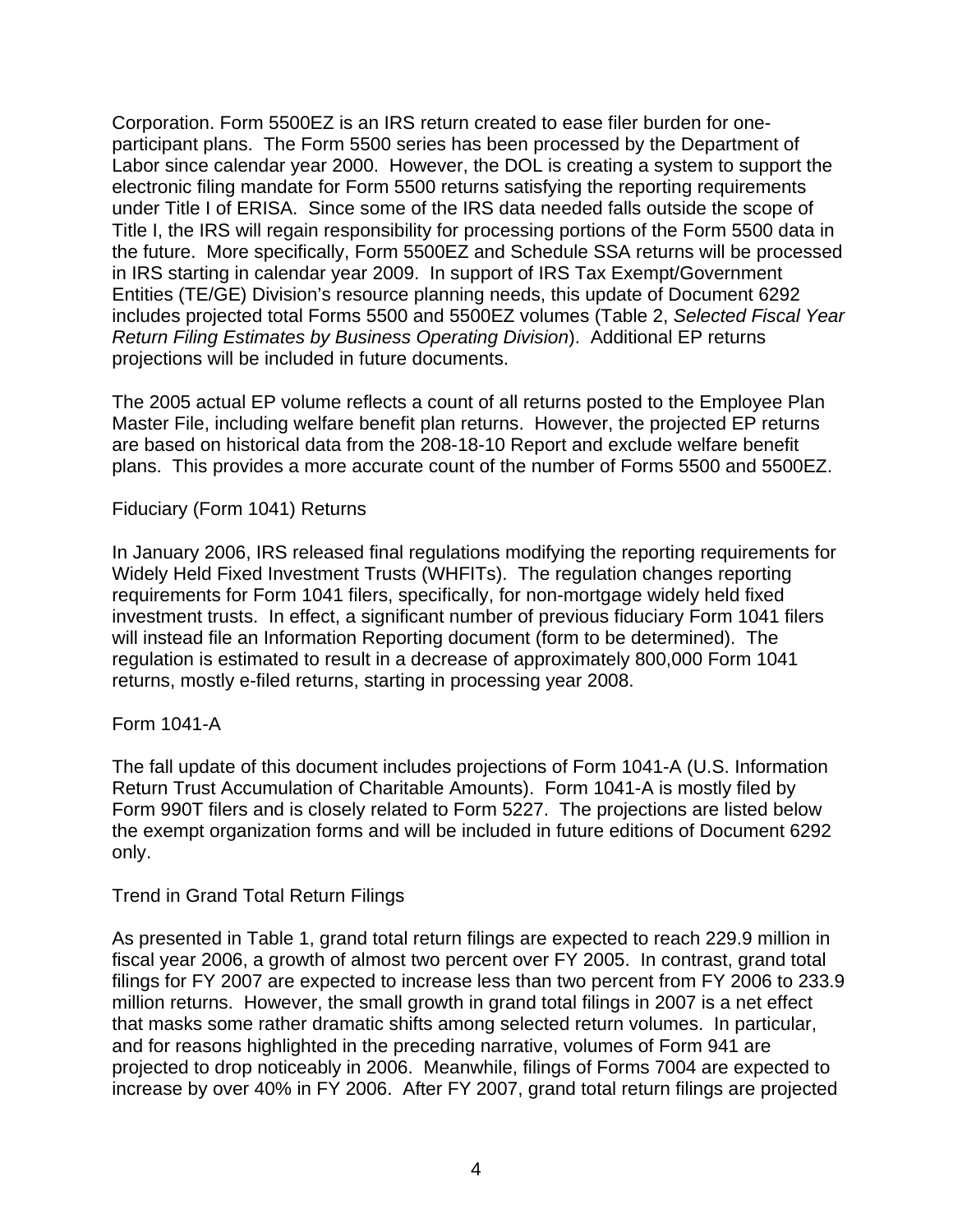to grow at a more typical average annual rate of a little over one percent, reaching 247.8 million by FY 2013.

Detail by Business Operating Division

Table 2 presents estimates of selected return filings by IRS "Business Operating Divisions" (BODs). The selected returns include total individual income tax returns, corporation income tax returns, partnership returns, employment returns, excise returns, and exempt organization returns. As applicable, these volumes are broken out by their operating division components: "Wage and Investment" (W&I), "Small Business/Self Employed" (SB/SE), "Large and Mid-Sized Business" (LMSB) and "Tax Exempt/Government Entities" (TE/GE). Also included are the projected total filings of employee plans (EP) returns currently processed by the Department of Labor, which comprise major return filings by taxpayers served by the TE/GE operating division.

#### **Track Record of Projection Accuracy**

In an effort to measure the quality of our products and services, this section, along with Table 3, provides a brief analysis of the accuracy of prior projections. Using four years of actual data from 2002 through 2005, Table 3 presents the accuracy of our national level projections by major return categories. This analysis covers only the major return categories projected on a calendar year basis and serves as a general measure for gauging the overall reliability of our U.S. level return projections. The return categories considered in Table 3 consist of the following: Grand Total, Total Primary Returns, Individual (income tax) Total, Individual Estimated Tax, Fiduciary, Partnership, Corporation, Employment, Exempt Organization, and Excise. When there was sufficient data on prior forecasts, we also included selected breakouts of "paper" volumes versus "e-file/magnetic tape" filings.

The table presents two measures of projection accuracy; the mean absolute percent error (MAPE), and the number of over-projections. We also include the latest actual filing volumes for 2005 to provide perspective on the volume of returns being projected. The MAPE is computed as the average percent projection error regardless of whether they were over- or under- projections over the four most recently applicable projection cycles. The associated number of over-projections can show whether we consistently over- or under- project. A value of two indicates balanced forecasts over the four cycles. The table groups these two measures by time horizon. The time horizon is determined by when the forecast was made and for what future year. For example, a forecast for 2002 made in 1999 would be part of the "3-years-ahead" time horizon. The table presents time horizons from one to five years ahead and factors in the most current four observations. As an example, for the "3-years-ahead" information, we use the forecasts made in 1999 for 2002, those made in 2000 for 2003, those made in 2001 for 2004, and those made in 2002 for 2005.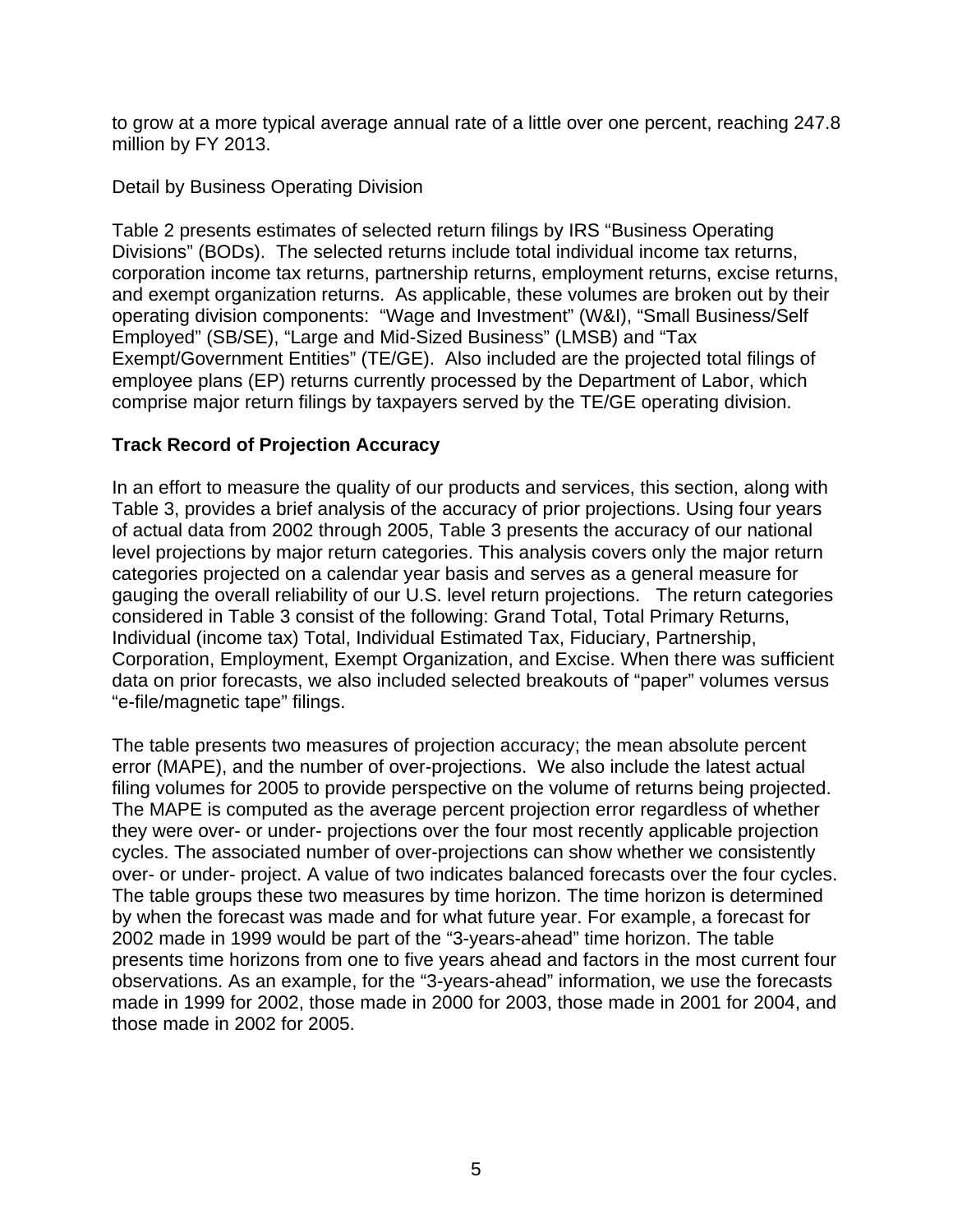#### **Comments and Questions**

We thank our customers for their support as we continually seek to improve our products and service wherever possible. We welcome customer feedback at any time. Comments and suggestions regarding this document can be directed to Michelle Chu. Acting Chief, Projections and Forecasting Group at (202) 874-0593. Questions concerning methodologies and specific tax returns listed in this document may also be directed to the projections staff listed on the inside front cover. This and other projections documents are also available electronically, as noted on the inside front cover.

Janice M. Hedeman

Janice M. Hedemann Director, Office of Research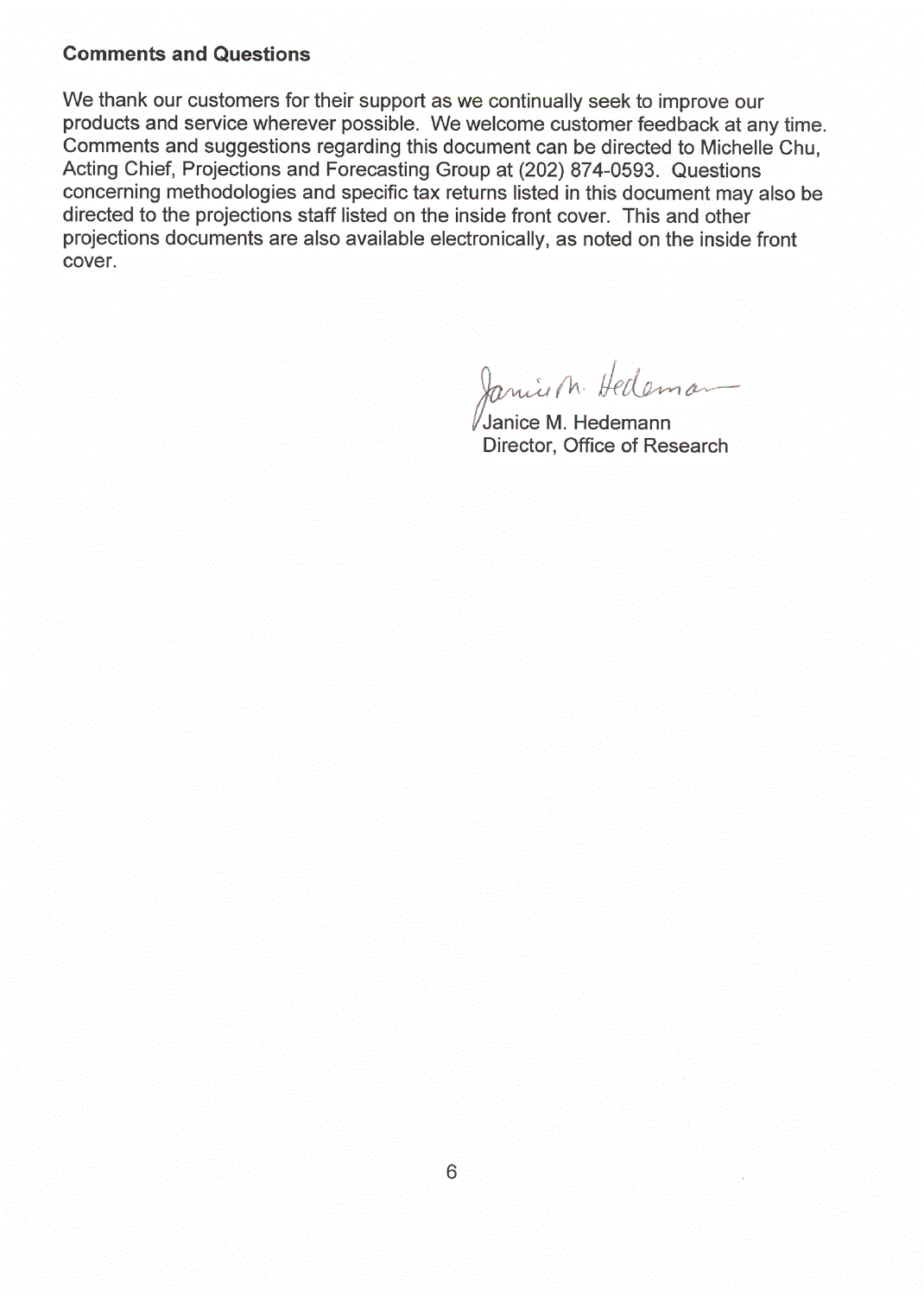| Table 1. Fiscal Year Projections of the Number of Returns to be Filed with IRS |                     |                     |                     |                     |                     |                        |                                                       |                     |                          |
|--------------------------------------------------------------------------------|---------------------|---------------------|---------------------|---------------------|---------------------|------------------------|-------------------------------------------------------|---------------------|--------------------------|
|                                                                                | Actual - FY         |                     |                     | Projected           |                     |                        |                                                       |                     |                          |
| Type of Return                                                                 | 2005                | 2006                | 2007                | 2008                | 2009                | 2010                   | 2011                                                  | 2012                | 2013                     |
| <b>Grand Total</b>                                                             | 225,512,853         | 229,969,800         | 233,927,200         | 235,551,800         | 237,968,300         | 240,496,600            | 242,927,200                                           | 245,400,800         | 247,844,400              |
| Paper Grand Total                                                              | 147,677,755         | 146,776,500         | 142,587,100         | 136,884,900         | 132,003,100         | 128,616,300            | 125,874,700                                           | 124,024,300         | 122,568,400              |
| Electronic Grand Total                                                         | 77,835,098          | 83,193,300          | 91,347,900          | 98,682,400          | 105,988,500         | 111,917,000            | 117,112,500                                           | 121,466,300         | 125,392,600              |
|                                                                                |                     |                     |                     |                     |                     |                        |                                                       |                     |                          |
| <b>Total Primary Returns</b>                                                   | 208,780,893         | 211,729,200         | 213,715,900         | 214,811,100         | 216,752,900         | 218,831,400            | 220,808,100                                           | 222,845,800         | 224,832,100              |
| Individual Income Tax, Total                                                   | 132,854,063         | 134,461,800         | 136,016,300         | 137,554,100         | 139,027,800         | 140,471,500            | 141,879,300                                           | 143,238,400         | 144,579,400              |
| Forms 1040, 1040A and 1040EZ                                                   | 132,114,346         | 133,708,400         | 135,214,000         | 136,720,400         | 138,162,900         | 139,575,200            | 140,951,700                                           | 142,279,500         | 143,589,100              |
| Paper Forms 1040/1040A/1040EZ                                                  | 63,707,629          | 60,730,400          | 56,026,700          | 51,965,000          | 48,460,100          | 45,502,500             | 43,033,700                                            | 40,983,800          | 39,327,000               |
| Electronic Individual Returns                                                  | 68,406,717          | 72,978,000          | 79,187,300          | 84,755,400          | 89,702,800          | 94,072,700             | 97,918,000                                            | 101,295,700         | 104,262,200              |
| Form 1040NR                                                                    | 623,062             | 631,100             | 676,300             | 703,800             | 731,200             | 758,700                | 786,200                                               | 813,700             | 841,200                  |
| Forms 1040PR and 1040SS                                                        | 116,655             | 122,200             | 126,100             | 129,900             | 133,700             | 137,600                | 141,400                                               | 145,200             | 149,100                  |
| Individual Estimated Tax, Form 1040-ES                                         | 28,730,658          | 30,060,900          | 30,886,500          | 30,843,600          | 30,774,300          | 30,727,100             | 30,666,000                                            | 30,597,800          | 30,523,600               |
| Paper Form 1040ES                                                              | 28,677,325          | 29,986,100          | 30,802,700          | 30,750,700          | 30,672,100          | 30,615,600             | 30,545,300                                            | 30,467,900          | 30,384,400               |
| Electronic (Credit Card) Form 1040ES                                           | 53,333              | 74,800              | 83,800              | 92,900              | 102,100             | 111,400                | 120,600                                               | 129,900             | 139,200                  |
| Fiduciary, Form 1041                                                           | 3,684,256           | 3,756,500           | 3,818,900           | 3,138,600           | 3,143,600           | 3,205,900              | 3,268,300                                             | 3,330,600           | 3,393,000                |
| Paper Fiduciary Returns                                                        | 2,334,070           | 2,362,000           | 2,364,000           | 2,431,800           | 2,387,700           | 2,400,500              | 2,413,900                                             | 2,427,700           | 2,441,900                |
| <b>Electronic Fiduciary Returns</b>                                            | 1,350,186           | 1,394,500           | 1,454,900           | 706,800             | 755,900             | 805,400                | 854,400                                               | 902,900             | 951,100                  |
| Fiduciary Estimated Tax, Form 1041-ES                                          | 829,978             | 642,100             | 690,400             | 718,800             | 732,500             | 739,300                | 742,800                                               | 744,800             | 746,100                  |
| Partnership, Forms 1065 and 1065B                                              | 2,664,591           | 2,863,200           | 3,026,700           | 3,185,100           | 3,338,600           | 3,487,500              | 3,632,100                                             | 3,772,500           | 3,909,000                |
| Paper Partnership Returns                                                      | 2,494,020           | 2,585,000           | 2,650,100           | 2,703,600           | 2,738,700           | 2,755,100              | 2,753,100                                             | 2,732,800           | 2,694,500                |
| Electronic Partnership Returns                                                 | 170,571             | 278,200             | 376,600             | 481,500             | 599,900             | 732,400                | 879,000                                               | 1,039,700           | 1,214,400                |
| Corporation Income Tax, Total                                                  | 6,101,295           | 6,319,800           | 6,478,000           | 6,649,200           | 6,816,100           | 6,973,000              | 7,124,900                                             | 7,278,800           | 7,449,800                |
| Paper Corporation Returns, Total                                               | 5,900,373           | 5,797,200           | 5,257,400           | 4,497,600           | 3,979,100           | 3,749,100              | 3,663,500                                             | 3,635,900           | 3,646,900                |
| Electronic Corporation Returns, Total                                          | 200,922             | 522,600             | 1,220,700           | 2,151,700           | 2,837,000           | 3,224,000              | 3,461,400                                             | 3,643,000           | 3,802,800                |
| Forms 1120 and 1120A                                                           | 2,248,408           | 2,213,000           | 2,183,300           | 2,145,000           | 2,107,200           | 2,071,400              | 2,036,800                                             | 2,002,200           | 1,964,900                |
| Electronic 1120/1120A                                                          | 51,223              | 136,800             | 338,000             | 613,200             | 832,700             | 964,300                | 1,051,300                                             | 1,119,200           | 1,167,100                |
| Form 1120F                                                                     | 26,363              | 27,600              | 28,400              | 29,300              | 30,200              | 31,100                 | 32,000                                                | 32,800              | 33,700                   |
| Form 1120H                                                                     | 170,291             | 182,000             | 186,200             | 193,900             | 201,700             | 209,100                | 216,200                                               | 223,400             | 231,500                  |
| Forms 1120L/PC/SF/FSC/REIT/RIC<br>Form 1120S                                   | 22,257<br>3,633,976 | 22,300<br>3,875,000 | 22,400<br>4,057,600 | 22,900<br>4,258,100 | 23,500<br>4,453,400 | 24,100                 | 24,500                                                | 24,900<br>4,995,500 | 25,300<br>5,194,400      |
| Electronic 1120S                                                               | 149,699             | 385,800             | 882,700             | 1,538,400           | 2,004,300           | 4,637,400<br>2,259,700 | 4,815,400<br>2,410,100                                | 2,523,800           | 2,635,700                |
|                                                                                |                     |                     |                     |                     |                     |                        |                                                       |                     |                          |
| Small Corporation Election, Form 2553<br>"REMIC" Income Tax, Form 1066         | 565,768<br>21,757   | 587,800<br>23,100   | 608,700<br>24,600   | 622,500<br>26,100   | 637,300<br>27,500   | 652,600<br>28,800      | 667,700<br>30,200                                     | 682,100<br>31,600   | 696,900<br>32,900        |
| Estate, Forms 706, 706NA/GS(D)/GS(T)                                           | 65,703              | 53,600              | 38,000              | 32,000              | 28,600              | 20,400                 | 11,600                                                | 51,000              | 65,100                   |
| Gift, Form 709                                                                 | 276,570             | 264,800             | 263,700             | 262,600             | 261,500             | 245,900                | 180,700                                               | 238,300             | 257,500                  |
| Employment Tax, Total                                                          | 30,840,863          | 30,741,800          | 29,870,400          | 29,754,800          | 29,892,100          | 30,171,500             | 30,446,500                                            | 30,686,900          | 30,935,600               |
| Paper Employment Returns, Total                                                | 25,057,856          | 25,194,200          | 24,108,100          | 23,667,500          | 23,490,800          | 23.456.300             | 23,417,300                                            | 23,342,800          | 23,274,900               |
| Electronic Employment Returns, Total                                           | 5,783,007           | 5,547,600           | 5,762,300           | 6,087,200           | 6,401,200           | 6,715,100              | 7,029,300                                             | 7,344,000           | 7,660,800                |
| Form 940, Total                                                                | 5,889,398           | 6,093,400           | 6,141,700           | 6,191,300           | 6,240,200           | 6,283,800              | 6,323,800                                             | 6,362,700           | 6,405,900                |
| Paper Forms 940, 940EZ and 940PR                                               | 4,937,514           | 5,070,600           | 5,049,000           | 5,027,200           | 5,003,800           | 4,975,100              | 4,942,900                                             | 4,908,900           | 4,877,400                |
| Form 940 E-File/On-line/XML                                                    | 951,884             | 1,022,800           | 1,092,600           | 1,164,100           | 1,236,500           | 1,308,700              | 1,381,000                                             | 1,453,800           | 1,528,600                |
| Forms 941, 941PR and 941SS, Total                                              | 24,541,466          | 24,237,300          | 22,450,500          | 22,282,400          | 22,370,400          | 22,605,900             | 22,840,800                                            | 23,043,200          | 23,250,600               |
| Paper 941, 941 PR/SS, Total                                                    | 19,710,343          | 19,712,500          | 17,810,200          | 17,389,100          | 17,235,900          | 17,230,000             | 17,223,500                                            | 17,184,300          | 17,150,100               |
| Form 941 E-File/On-line/XML                                                    | 4,018,301           | 4,524,800           | 4,640,300           | 4,893,300           | 5,134,600           | 5,375,900              | 5,617,300                                             | 5,858,900           | 6,100,600                |
| Form 941 TeleFile                                                              | 812,822             | $\Omega$            | $\Omega$            | $\mathbf 0$         | $\Omega$            | $\Omega$               | $\mathbf 0$                                           | $\Omega$            | 0                        |
| Form 944                                                                       | N <sub>A</sub>      | $\mathbf 0$         | 878,700             | 893,200             | 905,000             | 916,800                | 928,100                                               | 938,300             | 947,500                  |
| Paper Form 944                                                                 | <b>NA</b><br>NΑ     | $\mathsf 0$         | 849,400<br>29,300   | 863,400             | 874,800             | 886,200                | 897,100<br>31,000                                     | 907,000<br>31,300   | 915,800<br>31,600        |
| Electronic Form 944<br>Forms 943, 943 PR and 943SS                             | 259.903             | NA.<br>258,400      | 252,000             | 29,800<br>245,500   | 30,200<br>239,100   | 30,600<br>232,600      | 226,200                                               | 219,700             | 213,200                  |
| Form 945                                                                       | 148,186             | 150,700             | 145,600             | 140,400             | 135,400             | 130,500                | 125,700                                               | 121,000             | 116,400                  |
| Form CT-1                                                                      | 1,910               | 1,900               | 1,900               | 1,900               | 1,900               | 1,900                  | 1,900                                                 | 1,900               | 1,900                    |
| Notes:                                                                         |                     |                     |                     |                     |                     |                        |                                                       |                     |                          |
| See Table Notes page for definitions of "Type of Return."                      |                     |                     |                     |                     |                     |                        |                                                       |                     | Internal Revenue Service |
| Detail may not add to subtotal/total due to rounding.                          |                     |                     |                     |                     |                     |                        | Office of Research, Projections and Forecasting Group |                     |                          |
| NA signifies form type is no longer valid or has not yet commenced.            |                     |                     |                     |                     |                     |                        |                                                       |                     | Fall 2006 Document 6292  |
| Table continues on the next page.                                              |                     |                     |                     |                     |                     |                        |                                                       |                     |                          |

 $\blacktriangleleft$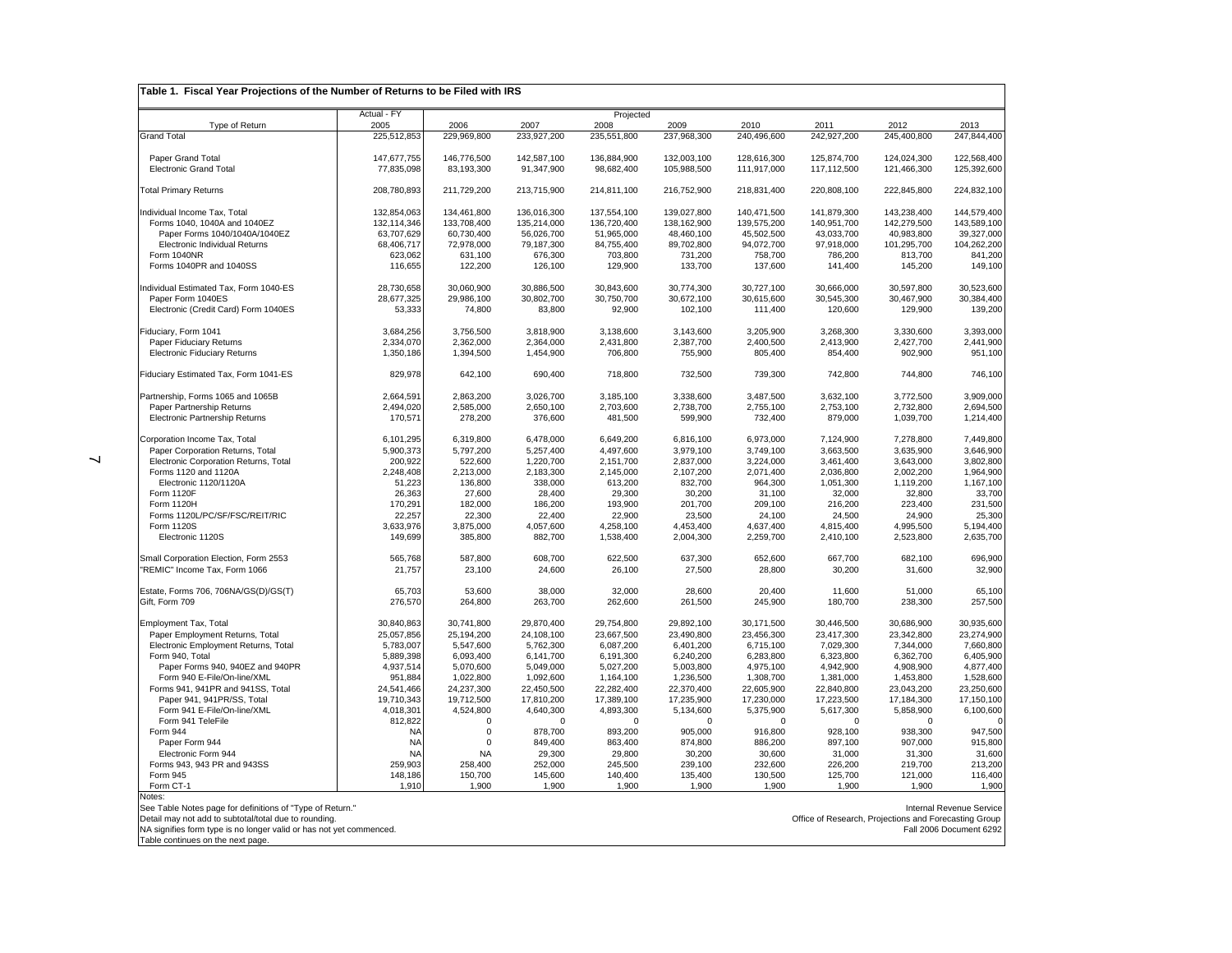| 2007<br>33,100<br>850,900<br>824,100<br>26,800<br>410,700<br>19,800<br>151,900<br>4,900<br>92,100<br>2,100<br>64,800<br>2,300<br>129,100<br>121,600<br>3,300<br>53,100<br>6,400<br>31,000<br>14,000<br>1,400<br>300<br>9,500<br>5,700<br>1,800<br>2,100<br>1,300 | Projected<br>2008<br>33,700<br>865,900<br>819,900<br>46,000<br>416,800<br>33,500<br>154,800<br>8,900<br>95,200<br>3,700<br>65,600<br>2,400<br>131,000<br>124,100<br>3,100<br>53,700<br>6,300<br>31,600<br>14,100<br>1,400<br>300<br>9,900<br>5,700<br>1,900<br>2,400 | 2009<br>34,200<br>899,900<br>832,400<br>67,600<br>442,100<br>47,900<br>157,800<br>13,400<br>98,400<br>6,300<br>66,400<br>2,500<br>132,900<br>126,400<br>3,000<br>54,300<br>6,300<br>32,100<br>14,200<br>1,400<br>300<br>9,600<br>5.700<br>1,900<br>2,000 | 2010<br>34,800<br>917,800<br>829,500<br>88,300<br>451,300<br>60,800<br>160,700<br>17,600<br>101,500<br>9,800<br>67,100<br>2,600<br>134,700<br>128,800<br>2,900<br>54,900<br>6,300<br>32,700<br>14,200<br>1,400<br>300<br>10,000<br>5,700<br>2,000 | 2011<br>35,400<br>951,700<br>841,000<br>110,800<br>476,500<br>75,700<br>163,600<br>22,000<br>104,600<br>13,100<br>67,900<br>2,700<br>136,400<br>131,000<br>2,800<br>55,500<br>6,300<br>33,200<br>14,300<br>1,400<br>300<br>9,700<br>5,700 | 2012<br>36,000<br>969,500<br>835,700<br>133,800<br>485,700<br>90,600<br>166,500<br>26,800<br>107,700<br>16,300<br>68,700<br>2,800<br>138,000<br>133,200<br>2,700<br>56,100<br>6,200<br>33,800<br>14,400<br>1,400<br>300<br>10,100<br>5,700 | 2013                                                                                                         |
|------------------------------------------------------------------------------------------------------------------------------------------------------------------------------------------------------------------------------------------------------------------|----------------------------------------------------------------------------------------------------------------------------------------------------------------------------------------------------------------------------------------------------------------------|----------------------------------------------------------------------------------------------------------------------------------------------------------------------------------------------------------------------------------------------------------|---------------------------------------------------------------------------------------------------------------------------------------------------------------------------------------------------------------------------------------------------|-------------------------------------------------------------------------------------------------------------------------------------------------------------------------------------------------------------------------------------------|--------------------------------------------------------------------------------------------------------------------------------------------------------------------------------------------------------------------------------------------|--------------------------------------------------------------------------------------------------------------|
|                                                                                                                                                                                                                                                                  |                                                                                                                                                                                                                                                                      |                                                                                                                                                                                                                                                          |                                                                                                                                                                                                                                                   |                                                                                                                                                                                                                                           |                                                                                                                                                                                                                                            | 36,600                                                                                                       |
|                                                                                                                                                                                                                                                                  |                                                                                                                                                                                                                                                                      |                                                                                                                                                                                                                                                          |                                                                                                                                                                                                                                                   |                                                                                                                                                                                                                                           |                                                                                                                                                                                                                                            | 1,003,300<br>841,900<br>161,400                                                                              |
|                                                                                                                                                                                                                                                                  |                                                                                                                                                                                                                                                                      |                                                                                                                                                                                                                                                          |                                                                                                                                                                                                                                                   |                                                                                                                                                                                                                                           |                                                                                                                                                                                                                                            |                                                                                                              |
|                                                                                                                                                                                                                                                                  |                                                                                                                                                                                                                                                                      |                                                                                                                                                                                                                                                          |                                                                                                                                                                                                                                                   |                                                                                                                                                                                                                                           |                                                                                                                                                                                                                                            |                                                                                                              |
|                                                                                                                                                                                                                                                                  |                                                                                                                                                                                                                                                                      |                                                                                                                                                                                                                                                          |                                                                                                                                                                                                                                                   |                                                                                                                                                                                                                                           |                                                                                                                                                                                                                                            | 511,000<br>109,400                                                                                           |
|                                                                                                                                                                                                                                                                  |                                                                                                                                                                                                                                                                      |                                                                                                                                                                                                                                                          |                                                                                                                                                                                                                                                   |                                                                                                                                                                                                                                           |                                                                                                                                                                                                                                            |                                                                                                              |
|                                                                                                                                                                                                                                                                  |                                                                                                                                                                                                                                                                      |                                                                                                                                                                                                                                                          |                                                                                                                                                                                                                                                   |                                                                                                                                                                                                                                           |                                                                                                                                                                                                                                            | 169,400<br>32,100<br>110,900<br>19,900<br>69,500<br>2,900<br>139,600<br>135,300                              |
|                                                                                                                                                                                                                                                                  |                                                                                                                                                                                                                                                                      |                                                                                                                                                                                                                                                          |                                                                                                                                                                                                                                                   |                                                                                                                                                                                                                                           |                                                                                                                                                                                                                                            |                                                                                                              |
|                                                                                                                                                                                                                                                                  |                                                                                                                                                                                                                                                                      |                                                                                                                                                                                                                                                          |                                                                                                                                                                                                                                                   |                                                                                                                                                                                                                                           |                                                                                                                                                                                                                                            |                                                                                                              |
|                                                                                                                                                                                                                                                                  |                                                                                                                                                                                                                                                                      |                                                                                                                                                                                                                                                          |                                                                                                                                                                                                                                                   |                                                                                                                                                                                                                                           |                                                                                                                                                                                                                                            |                                                                                                              |
|                                                                                                                                                                                                                                                                  |                                                                                                                                                                                                                                                                      |                                                                                                                                                                                                                                                          |                                                                                                                                                                                                                                                   |                                                                                                                                                                                                                                           |                                                                                                                                                                                                                                            |                                                                                                              |
|                                                                                                                                                                                                                                                                  |                                                                                                                                                                                                                                                                      |                                                                                                                                                                                                                                                          |                                                                                                                                                                                                                                                   |                                                                                                                                                                                                                                           |                                                                                                                                                                                                                                            |                                                                                                              |
|                                                                                                                                                                                                                                                                  |                                                                                                                                                                                                                                                                      |                                                                                                                                                                                                                                                          |                                                                                                                                                                                                                                                   |                                                                                                                                                                                                                                           |                                                                                                                                                                                                                                            |                                                                                                              |
|                                                                                                                                                                                                                                                                  |                                                                                                                                                                                                                                                                      |                                                                                                                                                                                                                                                          |                                                                                                                                                                                                                                                   |                                                                                                                                                                                                                                           |                                                                                                                                                                                                                                            |                                                                                                              |
|                                                                                                                                                                                                                                                                  |                                                                                                                                                                                                                                                                      |                                                                                                                                                                                                                                                          |                                                                                                                                                                                                                                                   |                                                                                                                                                                                                                                           |                                                                                                                                                                                                                                            | 2,500<br>56,700<br>6,200<br>34,300<br>14,400<br>1,400<br>300<br>9,800<br>5,700                               |
|                                                                                                                                                                                                                                                                  |                                                                                                                                                                                                                                                                      |                                                                                                                                                                                                                                                          |                                                                                                                                                                                                                                                   |                                                                                                                                                                                                                                           |                                                                                                                                                                                                                                            |                                                                                                              |
|                                                                                                                                                                                                                                                                  |                                                                                                                                                                                                                                                                      |                                                                                                                                                                                                                                                          |                                                                                                                                                                                                                                                   |                                                                                                                                                                                                                                           |                                                                                                                                                                                                                                            |                                                                                                              |
|                                                                                                                                                                                                                                                                  |                                                                                                                                                                                                                                                                      |                                                                                                                                                                                                                                                          |                                                                                                                                                                                                                                                   |                                                                                                                                                                                                                                           |                                                                                                                                                                                                                                            |                                                                                                              |
|                                                                                                                                                                                                                                                                  |                                                                                                                                                                                                                                                                      |                                                                                                                                                                                                                                                          |                                                                                                                                                                                                                                                   |                                                                                                                                                                                                                                           |                                                                                                                                                                                                                                            |                                                                                                              |
|                                                                                                                                                                                                                                                                  |                                                                                                                                                                                                                                                                      |                                                                                                                                                                                                                                                          |                                                                                                                                                                                                                                                   |                                                                                                                                                                                                                                           |                                                                                                                                                                                                                                            |                                                                                                              |
|                                                                                                                                                                                                                                                                  |                                                                                                                                                                                                                                                                      |                                                                                                                                                                                                                                                          |                                                                                                                                                                                                                                                   |                                                                                                                                                                                                                                           |                                                                                                                                                                                                                                            |                                                                                                              |
|                                                                                                                                                                                                                                                                  |                                                                                                                                                                                                                                                                      |                                                                                                                                                                                                                                                          |                                                                                                                                                                                                                                                   |                                                                                                                                                                                                                                           |                                                                                                                                                                                                                                            |                                                                                                              |
|                                                                                                                                                                                                                                                                  |                                                                                                                                                                                                                                                                      |                                                                                                                                                                                                                                                          |                                                                                                                                                                                                                                                   |                                                                                                                                                                                                                                           |                                                                                                                                                                                                                                            |                                                                                                              |
|                                                                                                                                                                                                                                                                  |                                                                                                                                                                                                                                                                      |                                                                                                                                                                                                                                                          |                                                                                                                                                                                                                                                   |                                                                                                                                                                                                                                           |                                                                                                                                                                                                                                            |                                                                                                              |
|                                                                                                                                                                                                                                                                  |                                                                                                                                                                                                                                                                      |                                                                                                                                                                                                                                                          |                                                                                                                                                                                                                                                   |                                                                                                                                                                                                                                           |                                                                                                                                                                                                                                            | 2,200                                                                                                        |
|                                                                                                                                                                                                                                                                  |                                                                                                                                                                                                                                                                      |                                                                                                                                                                                                                                                          |                                                                                                                                                                                                                                                   | 2,000                                                                                                                                                                                                                                     | 2,100                                                                                                                                                                                                                                      |                                                                                                              |
|                                                                                                                                                                                                                                                                  |                                                                                                                                                                                                                                                                      | 1,300                                                                                                                                                                                                                                                    | 2,400<br>1,800                                                                                                                                                                                                                                    | 2,000<br>1,400                                                                                                                                                                                                                            | 2,400<br>1,900                                                                                                                                                                                                                             | 2,000<br>1,500                                                                                               |
|                                                                                                                                                                                                                                                                  | 1,700                                                                                                                                                                                                                                                                |                                                                                                                                                                                                                                                          |                                                                                                                                                                                                                                                   |                                                                                                                                                                                                                                           |                                                                                                                                                                                                                                            |                                                                                                              |
| 856,400                                                                                                                                                                                                                                                          | 868,600                                                                                                                                                                                                                                                              | 881,900                                                                                                                                                                                                                                                  | 895,800                                                                                                                                                                                                                                           | 910,000                                                                                                                                                                                                                                   | 924,400                                                                                                                                                                                                                                    | 939,000                                                                                                      |
| 9,800                                                                                                                                                                                                                                                            | 9,800                                                                                                                                                                                                                                                                | 9,800                                                                                                                                                                                                                                                    | 9,800                                                                                                                                                                                                                                             | 9,800                                                                                                                                                                                                                                     | 9,800                                                                                                                                                                                                                                      | 9,800                                                                                                        |
| 98,000                                                                                                                                                                                                                                                           | 95,500                                                                                                                                                                                                                                                               | 94,000                                                                                                                                                                                                                                                   | 93,200                                                                                                                                                                                                                                            | 92,700                                                                                                                                                                                                                                    | 92,400                                                                                                                                                                                                                                     | 92,200                                                                                                       |
| 100                                                                                                                                                                                                                                                              | 800                                                                                                                                                                                                                                                                  | 1,700                                                                                                                                                                                                                                                    | 3,100                                                                                                                                                                                                                                             | 5,500                                                                                                                                                                                                                                     | 8,500                                                                                                                                                                                                                                      | 11,100                                                                                                       |
| 41,900                                                                                                                                                                                                                                                           | 40,700                                                                                                                                                                                                                                                               | 39,600                                                                                                                                                                                                                                                   | 38,400                                                                                                                                                                                                                                            | 37,300                                                                                                                                                                                                                                    | 36,100                                                                                                                                                                                                                                     | 34,900                                                                                                       |
| 706,800                                                                                                                                                                                                                                                          | 722,600                                                                                                                                                                                                                                                              | 738,500                                                                                                                                                                                                                                                  | 754,400                                                                                                                                                                                                                                           | 770,200                                                                                                                                                                                                                                   | 786,100                                                                                                                                                                                                                                    | 802,000                                                                                                      |
| 7,600                                                                                                                                                                                                                                                            | 14,700                                                                                                                                                                                                                                                               | 21,600                                                                                                                                                                                                                                                   | 33,600                                                                                                                                                                                                                                            | 54,500                                                                                                                                                                                                                                    | 81,300                                                                                                                                                                                                                                     | 105,500                                                                                                      |
| 27,600                                                                                                                                                                                                                                                           | 27,600                                                                                                                                                                                                                                                               | 27,600                                                                                                                                                                                                                                                   | 27,600                                                                                                                                                                                                                                            | 27,600                                                                                                                                                                                                                                    | 27,600                                                                                                                                                                                                                                     | 27,600                                                                                                       |
| 38,200                                                                                                                                                                                                                                                           | 37,100                                                                                                                                                                                                                                                               | 36,100                                                                                                                                                                                                                                                   | 35,200                                                                                                                                                                                                                                            | 34,300                                                                                                                                                                                                                                    | 33,300                                                                                                                                                                                                                                     | 32,500                                                                                                       |
| 20,211,400                                                                                                                                                                                                                                                       | 20,740,700                                                                                                                                                                                                                                                           | 21,215,400                                                                                                                                                                                                                                               | 21,665,300                                                                                                                                                                                                                                        | 22,119,100                                                                                                                                                                                                                                | 22,555,000                                                                                                                                                                                                                                 | 23,012,200                                                                                                   |
| 2,840,600                                                                                                                                                                                                                                                        | 2,754,000                                                                                                                                                                                                                                                            | 2,667,400                                                                                                                                                                                                                                                | 2,580,800                                                                                                                                                                                                                                         | 2,494,200                                                                                                                                                                                                                                 | 2,407,600                                                                                                                                                                                                                                  | 2,321,000                                                                                                    |
| 9,930,800                                                                                                                                                                                                                                                        | 10,216,600                                                                                                                                                                                                                                                           | 10,502,400                                                                                                                                                                                                                                               | 10,788,200                                                                                                                                                                                                                                        | 11,074,100                                                                                                                                                                                                                                | 11,359,900                                                                                                                                                                                                                                 | 11,645,700                                                                                                   |
| 2,137,400                                                                                                                                                                                                                                                        | 2,289,000                                                                                                                                                                                                                                                            | 2,343,400                                                                                                                                                                                                                                                | 2,397,800                                                                                                                                                                                                                                         | 2,452,200                                                                                                                                                                                                                                 | 2,506,600                                                                                                                                                                                                                                  | 2,561,000                                                                                                    |
| 11,500                                                                                                                                                                                                                                                           | 10,800                                                                                                                                                                                                                                                               | 10,200                                                                                                                                                                                                                                                   | 9,600                                                                                                                                                                                                                                             | 9,100                                                                                                                                                                                                                                     | 8,600                                                                                                                                                                                                                                      | 8,100                                                                                                        |
| 360,800                                                                                                                                                                                                                                                          | 360,800                                                                                                                                                                                                                                                              | 360,800                                                                                                                                                                                                                                                  | 360,800                                                                                                                                                                                                                                           | 360,800                                                                                                                                                                                                                                   | 360,800                                                                                                                                                                                                                                    | 360,800                                                                                                      |
| 6,535,800                                                                                                                                                                                                                                                        | 6,844,900                                                                                                                                                                                                                                                            | 7,086,000                                                                                                                                                                                                                                                | 7,316,400                                                                                                                                                                                                                                         | 7,538,600                                                                                                                                                                                                                                 | 7,757,800                                                                                                                                                                                                                                  | 7,986,100                                                                                                    |
| 1,070,900                                                                                                                                                                                                                                                        | 2,027,700                                                                                                                                                                                                                                                            | 3,110,900                                                                                                                                                                                                                                                | 3,667,500                                                                                                                                                                                                                                         | 4,140,300                                                                                                                                                                                                                                 | 4,273,900                                                                                                                                                                                                                                  | 4,392,800                                                                                                    |
| 531,900                                                                                                                                                                                                                                                          | 553,600                                                                                                                                                                                                                                                              | 588,600                                                                                                                                                                                                                                                  | 609,400                                                                                                                                                                                                                                           | 642,300                                                                                                                                                                                                                                   | 660,400                                                                                                                                                                                                                                    | 690,600                                                                                                      |
| 16,500                                                                                                                                                                                                                                                           | 25,000                                                                                                                                                                                                                                                               | 41,100                                                                                                                                                                                                                                                   | 61,900                                                                                                                                                                                                                                            | 83,200                                                                                                                                                                                                                                    | 103,000                                                                                                                                                                                                                                    | 126,600                                                                                                      |
| <b>NA</b>                                                                                                                                                                                                                                                        |                                                                                                                                                                                                                                                                      |                                                                                                                                                                                                                                                          |                                                                                                                                                                                                                                                   |                                                                                                                                                                                                                                           |                                                                                                                                                                                                                                            | Internal Revenue Service<br>Office of Research, Projections and Forecasting Group<br>Fall 2006 Document 6292 |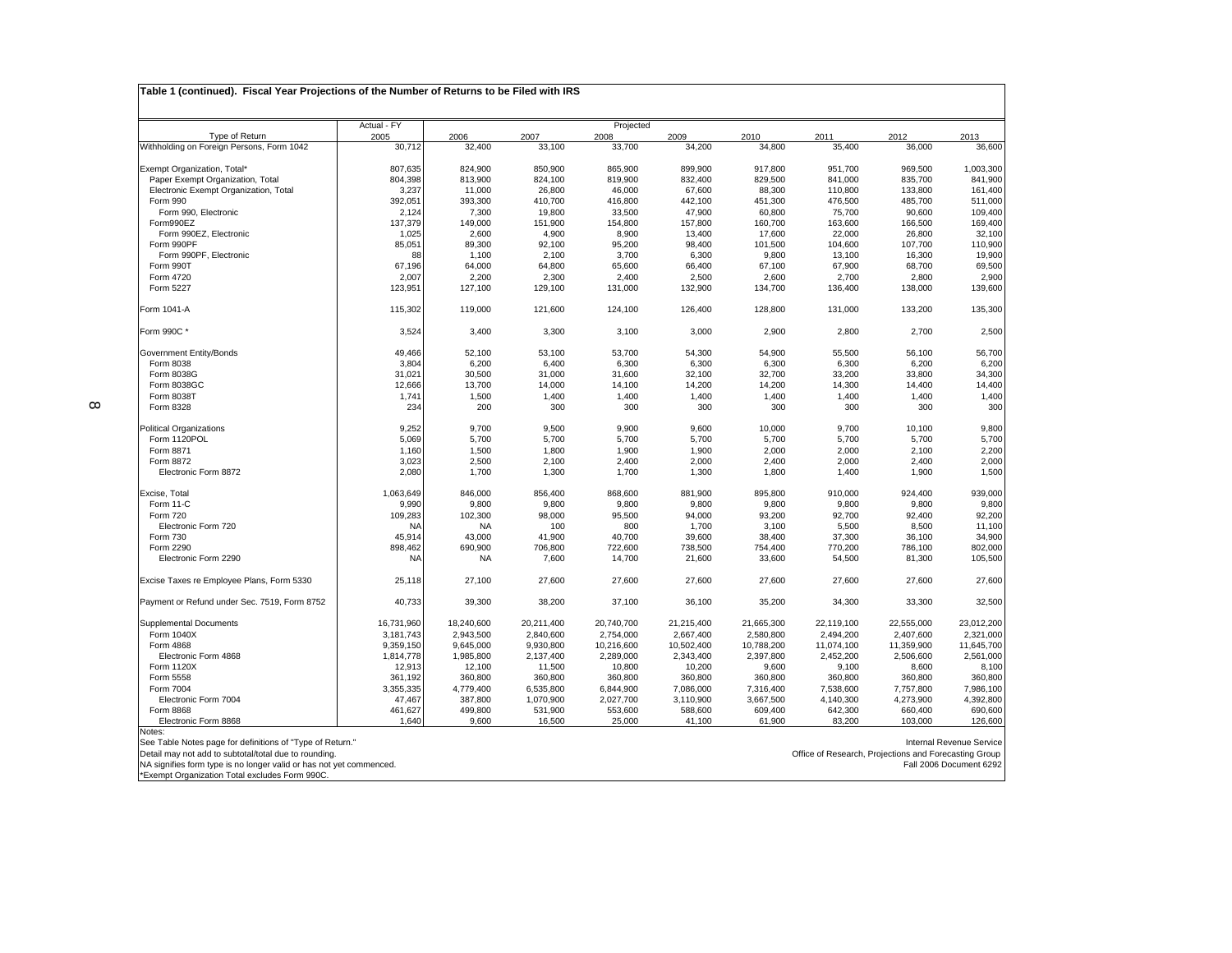| <b>Type of Return/BOD</b>             | <b>Actual - FY</b> | Projected   |             |             |             |             |             |             |             |  |  |
|---------------------------------------|--------------------|-------------|-------------|-------------|-------------|-------------|-------------|-------------|-------------|--|--|
|                                       | 2005               | 2006        | 2007        | 2008        | 2009        | 2010        | 2011        | 2012        | 2013        |  |  |
| Individual Income Tax, Total          | 132,114,346        | 133,708,400 | 135,214,000 | 136,720,400 | 138,162,900 | 139,575,200 | 140,951,700 | 142,279,500 | 143,589,100 |  |  |
| Small Business/Self Employed          | 39,557,938         | 41,007,300  | 42,611,800  | 44,242,000  | 45,876,400  | 47,525,000  | 49,184,900  | 50,850,700  | 52,532,300  |  |  |
| Wage and Investment                   | 92,556,408         | 92,701,100  | 92,602,200  | 92,478,400  | 92,286,400  | 92,050,200  | 91,766,800  | 91,428,800  | 91,056,900  |  |  |
| Corporation Income Tax, Total         | 6,101,295          | 6,319,800   | 6,478,000   | 6,649,200   | 6,816,100   | 6,973,000   | 7,124,900   | 7,278,800   | 7,449,800   |  |  |
| Small Business/Self Employed          | 6,003,000          | 6,219,200   | 6,375,900   | 6,545,800   | 6,711,100   | 6,866,600   | 7,017,100   | 7,169,600   | 7,339,100   |  |  |
| Large and Mid-Sized Business          | 89,020             | 91,300      | 92,900      | 94,300      | 95,900      | 97,400      | 98,900      | 100,400     | 101,900     |  |  |
| <b>Tax Exempt/Government Entities</b> | 9,275              | 9,300       | 9,200       | 9,100       | 9,100       | 9,000       | 8,900       | 8,800       | 8,700       |  |  |
| <b>Partnership Returns</b>            | 2,664,591          | 2,863,200   | 3,026,700   | 3,185,100   | 3,338,600   | 3,487,500   | 3,632,100   | 3,772,500   | 3,909,000   |  |  |
| Small Business/Self Employed          | 2,583,775          | 2,772,100   | 2,929,100   | 3,081,500   | 3,229,500   | 3,373,400   | 3,513,400   | 3,649,700   | 3,782,400   |  |  |
| Large and Mid-Sized Business          | 80,493             | 90,700      | 97,300      | 103,300     | 108,700     | 113,700     | 118,200     | 122,300     | 126,100     |  |  |
| Tax Exempt/Government Entities        | 323                | 300         | 400         | 400         | 400         | 400         | 400         | 500         | 500         |  |  |
| Employment Tax, Total                 | 30,840,863         | 30,741,800  | 29,870,400  | 29,754,800  | 29,892,100  | 30,171,500  | 30,446,500  | 30,686,900  | 30,935,600  |  |  |
| Small Business/Self Employed          | 28,173,049         | 28,014,700  | 27,114,100  | 26,964,100  | 27,069,000  | 27,320,100  | 27,567,400  | 27,783,600  | 28,007,800  |  |  |
| Large and Mid-Sized Business          | 634,824            | 649,900     | 656,100     | 663,300     | 670,200     | 676,100     | 682,000     | 687,000     | 692,200     |  |  |
| <b>Tax Exempt/Government Entities</b> | 2,032,990          | 2,077,200   | 2,100,200   | 2,127,400   | 2,152,900   | 2,175,300   | 2,197,200   | 2,216,300   | 2,235,600   |  |  |
| Excise, Total                         | 1,063,649          | 846,000     | 856,400     | 868,600     | 881,900     | 895,800     | 910,000     | 924,400     | 939,000     |  |  |
| Small Business/Self Employed          | 959,347            | 757,700     | 768,500     | 781,300     | 795,700     | 809,600     | 824,100     | 838,800     | 853,400     |  |  |
| Large and Mid-Sized Business          | 69,362             | 57,100      | 56.900      | 57.000      | 56.800      | 57,200      | 57,700      | 58,100      | 58,700      |  |  |
| <b>Tax Exempt/Government Entities</b> | 34,940             | 31,300      | 31,000      | 30,300      | 29,400      | 28,900      | 28,200      | 27,500      | 26,900      |  |  |
| <b>Exempt Organization, Total</b>     | 807,635            | 824,900     | 850,900     | 865,900     | 899,900     | 917,800     | 951,700     | 969,500     | 1,003,300   |  |  |
| <b>Tax Exempt/Government Entities</b> | 807,635            | 824,900     | 850,900     | 865,900     | 899,900     | 917,800     | 951,700     | 969,500     | 1,003,300   |  |  |
| Employee Plans, Forms 5500 and 5500EZ | 957,501            | 929,200     | 922,000     | 922,000     | 922,000     | 922,000     | 922,000     | 922,000     | 922,000     |  |  |
| <b>Tax Exempt/Government Entities</b> | 957.501            | 929,200     | 922,000     | 922,000     | 922,000     | 922,000     | 922,000     | 922,000     | 922.000     |  |  |
|                                       |                    |             |             |             |             |             |             |             |             |  |  |

Notes:

Form 990C returns are considered Large and Mid-Sized Business and are excluded from the Exempt Organization total.<br>Projections of Employee Plans Master File Designess of the 2004 of Forecasting Group (Fell 2006 Document 62

Projections of Employee Plans returns are based on the 208-18-01 Report; the 2004 count reflects postings to the Employee Plans Master File.

Detail may not add to total due to rounding.

Internal Revenue Service

 $\circ$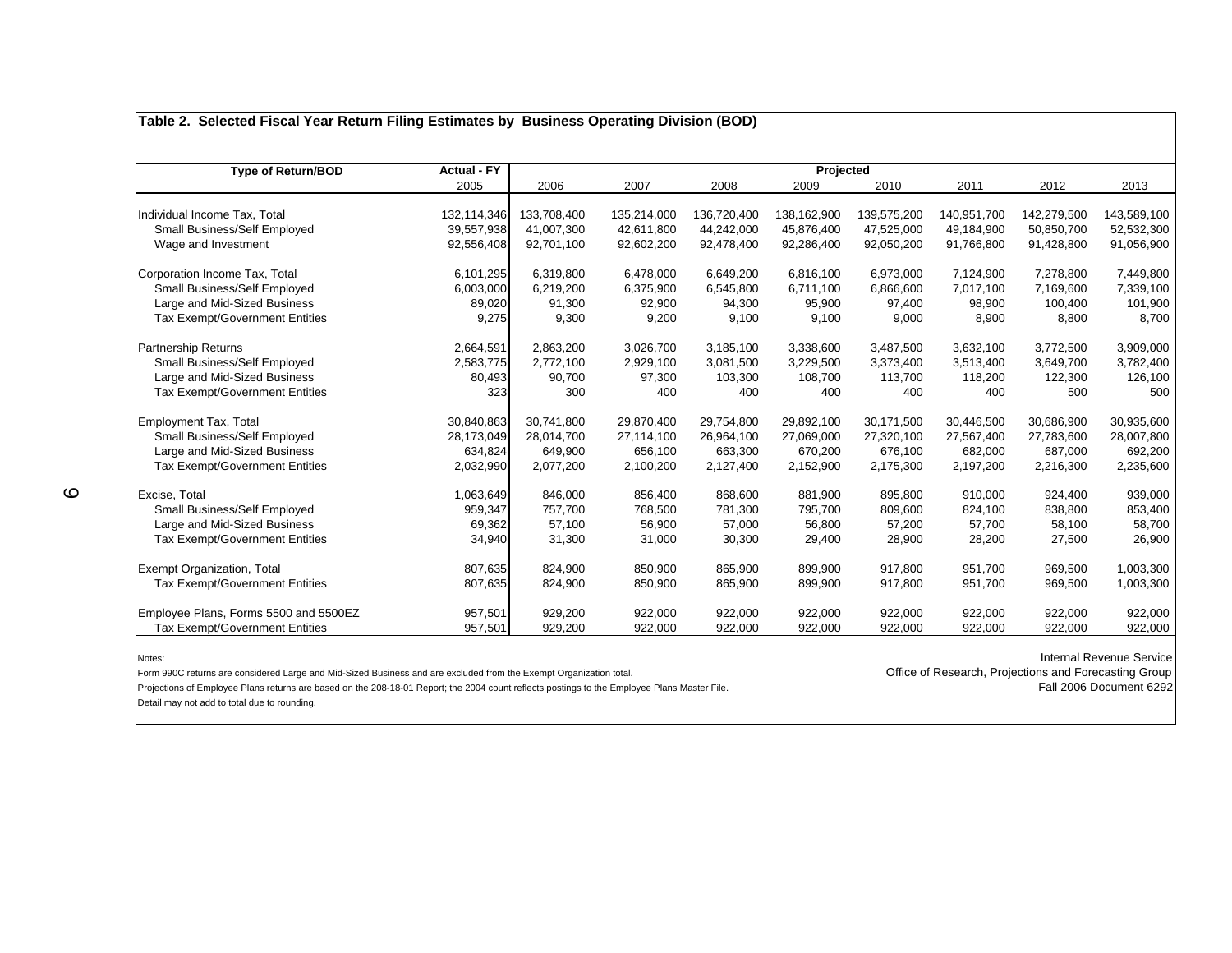#### **Table 3. Accuracy Measures for U.S. Forecasts of Major Return Categories Mean Absolute Percent Error (MAPE) and Number of Overprojections for the Four (4) Most Recent Projection Cycles**

|                                                                                                                                                                                                       | Projection Error on Forecasts for:                   |                          |                           |                           |                                                       |                                  |  |  |
|-------------------------------------------------------------------------------------------------------------------------------------------------------------------------------------------------------|------------------------------------------------------|--------------------------|---------------------------|---------------------------|-------------------------------------------------------|----------------------------------|--|--|
| <b>Item</b>                                                                                                                                                                                           | <b>Calendar Year</b><br>2005 Actual *<br>(thousands) | 1 Year<br>Ahead<br>$N=4$ | 2 Years<br>Ahead<br>$N=4$ | 3 Years<br>Ahead<br>$N=4$ | 4 Years<br>Ahead<br>$N=4$                             | 5 Years<br>Ahead<br>$N = 4$      |  |  |
| <b>Grand Total - Selected Returns *</b><br><b>MAPE</b><br>Number of Overprojections                                                                                                                   | 227,738                                              | 1.85%<br>3               | 4.15%<br>4                | 6.50%<br>4                | 7.36%<br>4                                            | 7.41%<br>4                       |  |  |
| <b>Grand Total - Paper</b><br><b>MAPE</b><br>Number of Overprojections                                                                                                                                | 149,814                                              | 2.77%<br>3               | 6.06%<br>4                | na                        | na                                                    | na                               |  |  |
| Grand Total - E-file/ Mag Tape<br><b>MAPE</b><br>Number of Overprojections                                                                                                                            | 77,923                                               | 2.69%<br>1               | 4.10%<br>1                | na                        | na                                                    | na                               |  |  |
| Total Primary - Selected Returns *<br><b>MAPE</b><br>Number of Overprojections                                                                                                                        | 208,592                                              | 2.03%<br>3               | 4.51%<br>4                | 7.03%<br>4                | 7.84%<br>4                                            | 8.23%<br>4                       |  |  |
| <b>Primary Total - Paper</b><br><b>MAPE</b><br>Number of Overprojections                                                                                                                              | 132,481                                              | 3.04%<br>3               | 6.58%<br>4                | na                        | na                                                    | na                               |  |  |
| Primary Total - E-file/ Mag Tape<br>MAPE<br>Number of Overprojections                                                                                                                                 | 76,111                                               | 2.21%<br>1               | 3.60%<br>1                | na                        | na                                                    | na                               |  |  |
| <b>Individual Total</b><br><b>MAPE</b><br>Number of Overprojections                                                                                                                                   | 133,023                                              | 0.73%<br>3               | 1.80%<br>4                | 2.54%<br>4                | 2.53%<br>3                                            | 1.74%<br>3                       |  |  |
| <b>Individual Total - Paper</b><br><b>MAPE</b><br>Number of Overprojections                                                                                                                           | 63,812                                               | 2.03%<br>4               | 5.70%<br>3                | 9.22%<br>3                | 14.40%<br>4                                           | 20.36%<br>4                      |  |  |
| <b>Individual Total - E-file</b><br><b>MAPE</b><br>Number of Overprojections                                                                                                                          | 68,464                                               | 2.47%<br>1               | 4.26%<br>$\mathbf{1}$     | 8.59%<br>1                | 13.22%<br>1                                           | 24.40%<br>0                      |  |  |
| <b>Individual Estimated Tax</b><br><b>MAPE</b><br>Number of Overprojections                                                                                                                           | 29,038                                               | 11.47%<br>3              | 23.89%<br>4               | 37.47%<br>4               | 43.25%<br>4                                           | 45.93%<br>4                      |  |  |
| <b>Fiduciary Total</b><br><b>MAPE</b><br>Number of Overprojections                                                                                                                                    | 3,699                                                | 2.44%<br>3               | 3.27%<br>4                | 3.74%<br>4                | 4.30%<br>3                                            | 5.80%<br>3                       |  |  |
| <b>Partnership Total</b><br>MAPE<br>Number of Overprojections                                                                                                                                         | 2,720                                                | 1.85%<br>0               | 4.86%<br>1                | 5.41%<br>1                | 5.86%<br>1                                            | 8.61%<br>1                       |  |  |
| <b>Corporation Total</b><br><b>MAPE</b><br>Number of Overprojections                                                                                                                                  | 6,165                                                | 1.36%<br>2               | 2.74%<br>2                | 2.86%<br>1                | 3.83%<br>2                                            | 4.32%<br>3                       |  |  |
| <b>Employment Total</b><br><b>MAPE</b><br>Number of Overprojections                                                                                                                                   | 31,058                                               | 1.69%<br>0               | 2.58%<br>1                | 2.39%<br>1                | 2.51%<br>1                                            | 2.40%<br>2                       |  |  |
| <b>Exempt Organization Total</b><br><b>MAPE</b><br>Number of Overprojections                                                                                                                          | 819                                                  | 4.04%<br>2               | 4.67%<br>1                | 3.17%<br>3                | 7.41%<br>3                                            | 8.26%<br>1                       |  |  |
| <b>Excise Total</b><br><b>MAPE</b><br>Number of Overprojections                                                                                                                                       | 839                                                  | 2.81%<br>4               | 6.26%<br>4                | 7.31%<br>4                | 11.29%<br>4                                           | 11.88%<br>4                      |  |  |
| Some actuals shown in this table differ from official counts reported elsewhere<br>because they exclude certain return series only recently projected and whose<br>accuracy can not yet be evaluated. |                                                      |                          |                           |                           | Office of Research, Projections and Forecasting Group | Internal Revenue Service<br>2006 |  |  |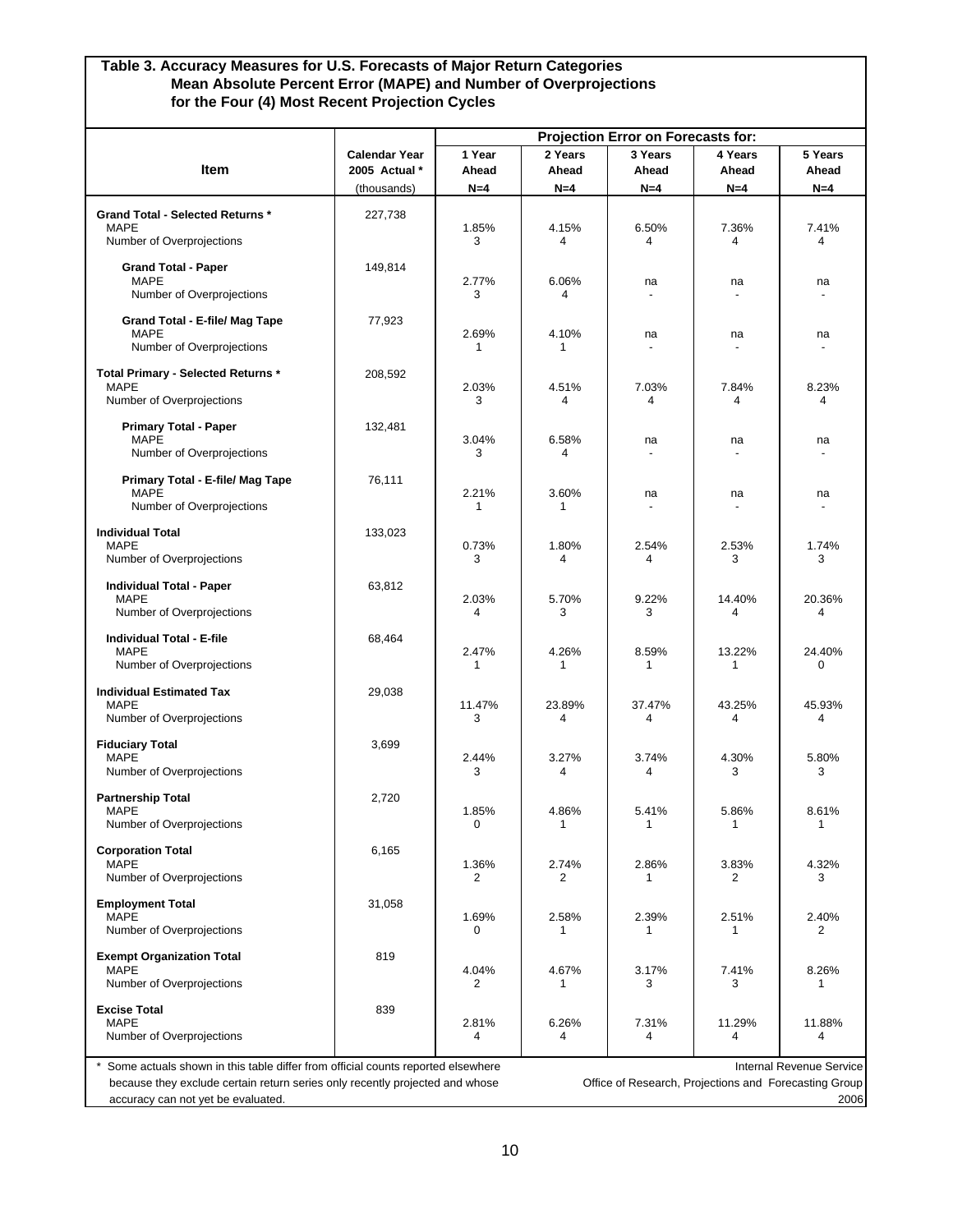#### **Table Notes**

Detail may not add due to rounding.

Projections are based on counts of returns filed as recorded in the *Reports of Returns Posted to the IRS Master Files,* with a few exceptions. In particular, complete master file counts for fiscal year 2005 were not available for Forms 1120X, 4868 and 1041-A and had to be supplied by operating division staff from secondary sources.

Notes below are grouped by applicable table.

#### **Table 1:**

"Grand Total" is the sum of "Total Primary Returns" and "Supplemental Documents."

"Total Primary Returns" is the sum of all returns, excluding "Supplemental Documents."

"Individual Income Tax, Total" is the sum of paper and electronic Forms 1040, 1040A, 1040EZ, 1040NR, 1040PR, and 1040SS.

"Forms 1040, 1040A, and 1040EZ" is the sum of the paper and electronic Forms 1040, 1040A, and 1040EZ.

"Fiduciary" returns include both paper and electronic Form 1041.

"Partnership" includes both paper and electronic Form 1065 and Form 1065-B.

"Corporation Income Tax, Total" includes Forms 1120/1120A (both paper and electronic), 1120F, 1120H, 1120L, 1120PC, 1120SF, 1120FSC, 1120REIT, 1120RIC, and 1120S (both paper and electronic). As a result of enacted legislation, no Form 1120FSC returns are expected beyond FY 2005.

"Form 2553" is the election to be treated as a small business "S corporation".

"Form 1066" is the *U.S. Real Estate Mortgage Investment Conduit (REMIC) Income Tax Return*.

"Estate" includes Forms 706, 706NA, 706GS(D), and 706GS(T).

"Form 709" is the *United States Gift (and Generation-Skipping Transfer) Tax Return*.

"Employment Tax" includes paper and electronic Forms 940, 940EZ, 940PR, 941, 941PR, 941SS, 943, 943PR, 943SS, 944, 945, and CT-1.

"Form 1042" is the *Annual Withholding Tax Return for U.S. Source Income of Foreign Persons.* It is sometimes considered an employment tax return, but listed separately here.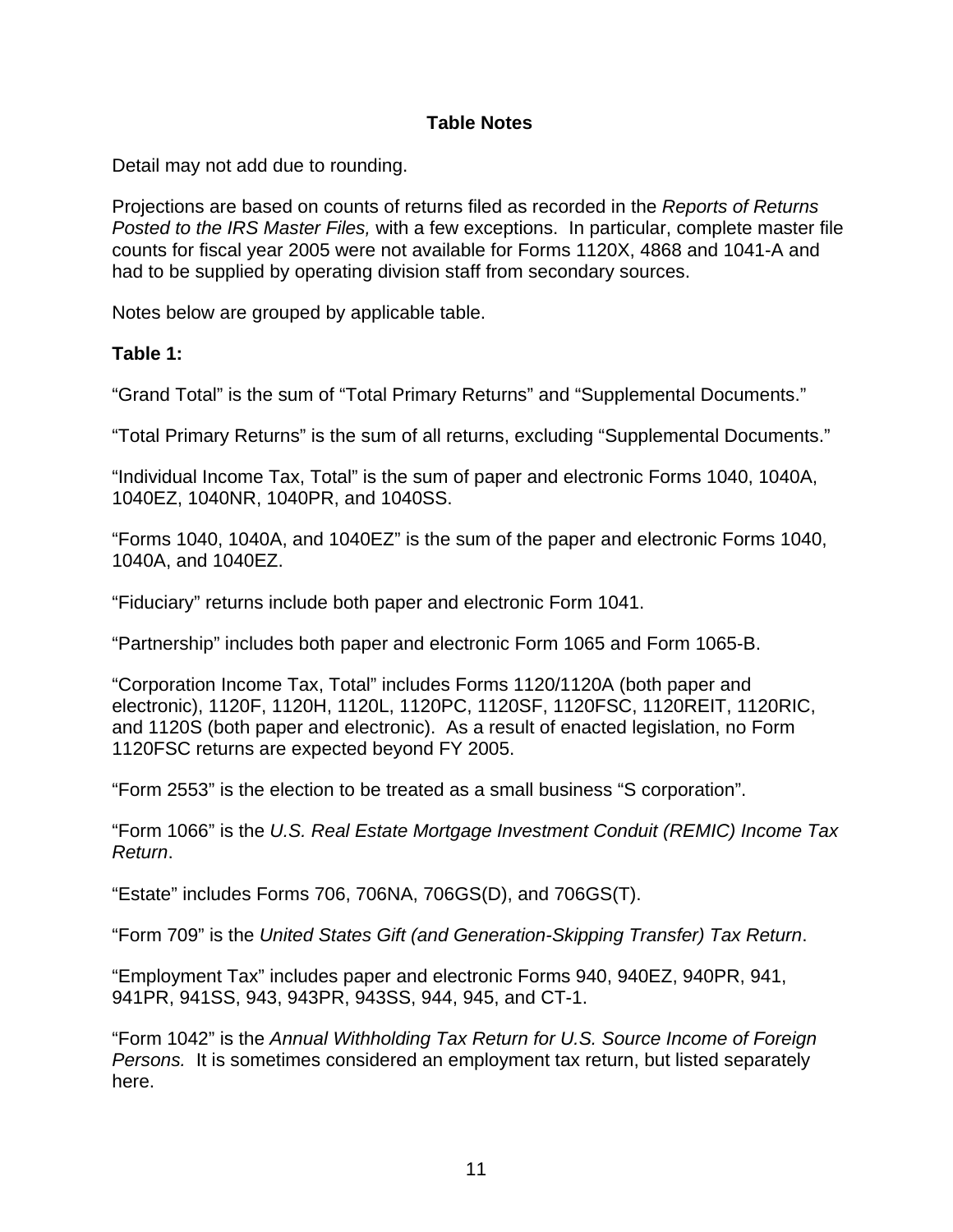"Exempt Organization" includes Forms 990, 990EZ, 990PF, 990T, 4720, and 5227.

"Form 1041-A" is the U.S. Information Return Trust Accumulation of Charitable Amounts Return.

"Form 990C" is the *Farmer's Cooperative Association Income Tax Return,* filers of which are considered customers of the IRS Large and Mid-Size Business Operating Division.

"Government Entities /Bonds" includes Forms 8038, 8038G, 8038GC, 8038T and 8328.

"Political Organizations" includes Forms 1120POL, 8871 and 8872.

"Excise, Total" includes Forms 11-C, 720, 730, and 2290.

"Form 5330" is the *Return of Excise Taxes Related to Employee Benefit Plans*.

"Form 8752" is the *Required Payment or Refund Under Section 7519*.

"Supplemental Documents" consist mainly of applications for extensions of time to file and amended tax returns, which include Forms 1040X, 4868 (both paper and electronic), 1120X, 5558, 7004 (both paper and electronic), and 8868 (both paper and electronic).

#### **Table 2:**

Individual filers classified as "Small Business/Self Employed" reflect those taxpayers filing a Form 1040 return with a Schedule C, Schedule F, Schedule E and/or Form 2106 attached, or with mailing addresses or forms considered "International". All other individual filers are classified as "Wage and Investment."

In general, corporation filers (Form 1120 series returns including Form 1120S) and partnership filers are classified as "Large and Mid-Sized Business" if their reported total assets are \$10 million or more. Corporation and partnership returns with assets below \$10 million are generally classified as "Small Business/Self Employed." However, there are also some partnership and corporation returns classified as part of the "Tax Exempt/Government Entities" operating division.

Non-profit organizations, pension plan filers, tribal authorities, and governmental units comprise the "Tax Exempt/Government Entities" classification.

 "Employee Plans" returns include paper and electronic Forms 5500 and 5500EZ Counts by operating division in this table are based primarily upon the IRS master file "BOD indicator." This indicator is a single, point-in-time, taxpayer level identifier (in contrast to a return-by-return identifier).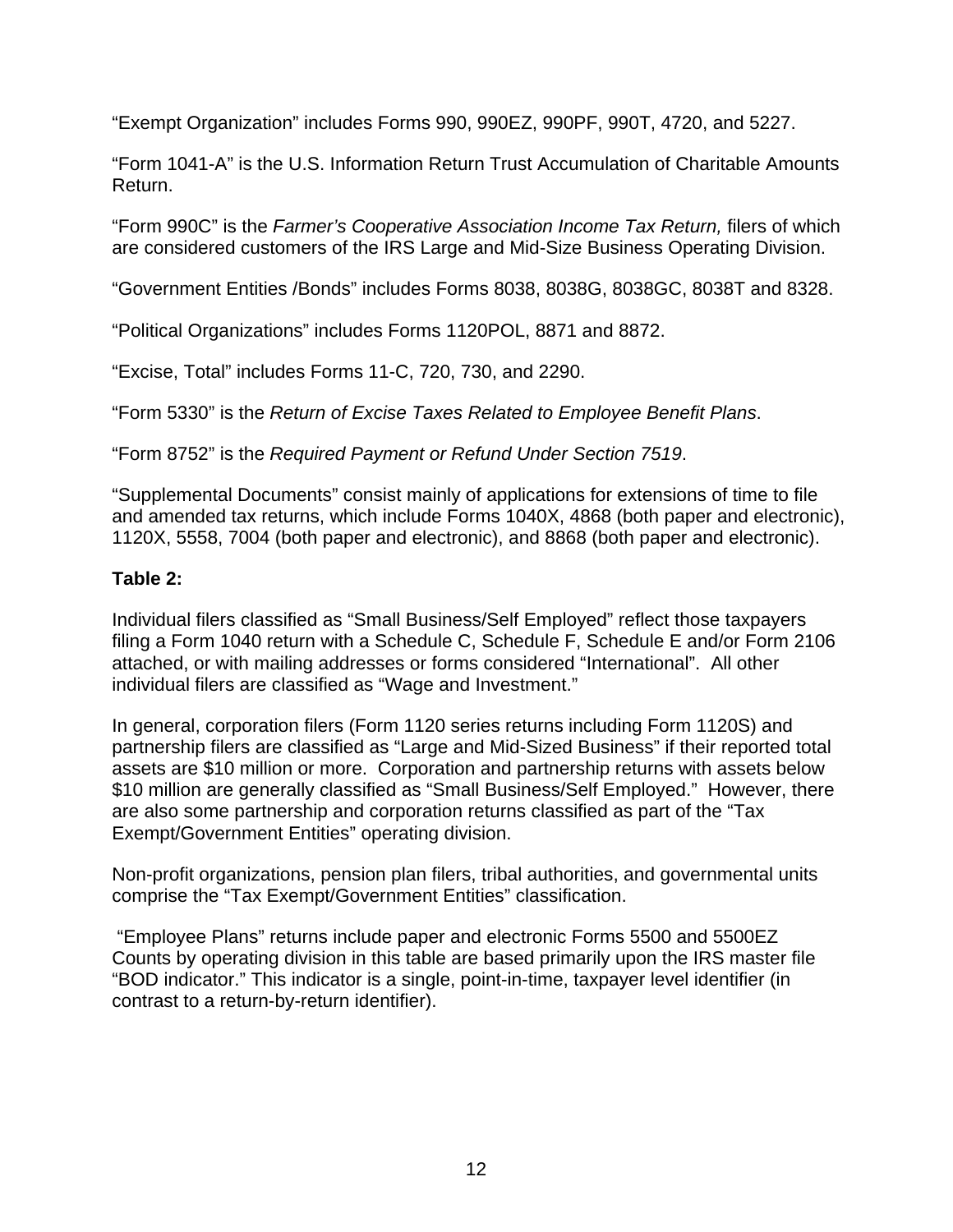#### **Other Projection Documents**

| Title                                                                                                                                | <b>IRS</b><br>Document<br><b>Number</b> | <b>Typical</b><br><b>Updates</b> |
|--------------------------------------------------------------------------------------------------------------------------------------|-----------------------------------------|----------------------------------|
| <b>Calendar Year Projections of Information and</b><br><b>Withholding Documents for the United States and</b><br><b>IRS Campuses</b> | 6961                                    | Spring                           |
| <b>Calendar Year Return Projections for the</b><br><b>United States and IRS Campuses</b>                                             | 6186                                    | Fall                             |
| <b>Calendar Year Projections of Individual Returns</b><br>by Major Processing Categories                                             | 6187                                    | Fall                             |
| <b>Calendar Year Return Projections by State</b>                                                                                     | 6149                                    | Winter                           |

These documents are available electronically as noted inside the front cover. These documents may also be requested

(1) by phone at (202) 874-0593,

 $\overline{a}$ 

(2) by fax at (202) 874-0613, or

(3) by writing to the following address

**Internal Revenue Service Office of Research RAS:R Attn: Acting Chief, Projections and Forecasting 1111 Constitution Avenue, NW, NCA-7111 Washington, D.C. 20224**